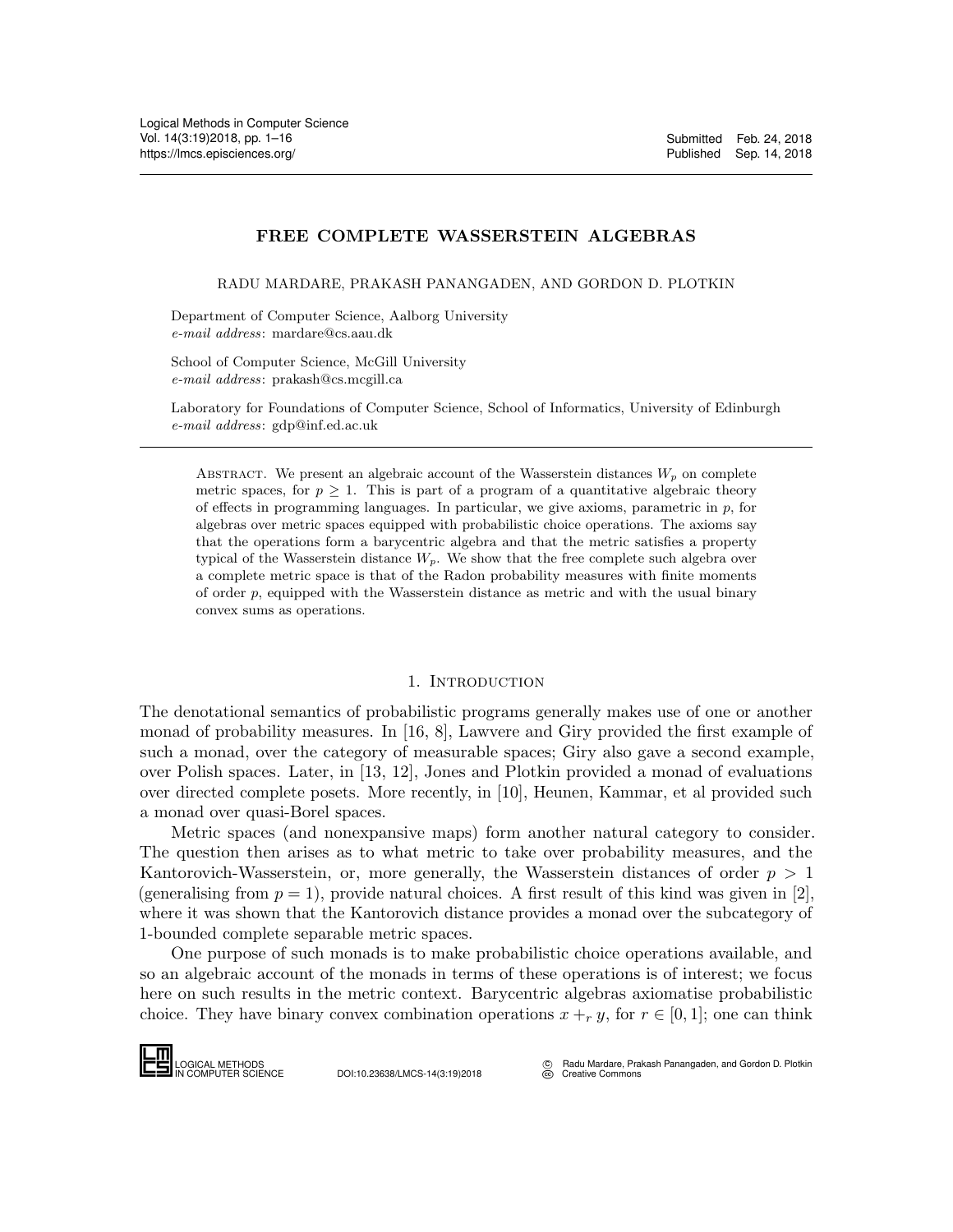of  $x +_r y$  as choosing to continue with x with probability r and with y with probability  $1 - r$ . The operations are required to obey appropriate laws.

In this paper we show that the Wasserstein distance of order  $p$  yields a monad  $P_p$  on the category of complete metric spaces and nonexpansive maps and that this monad can be characterised as the free algebra monad for barycentric algebras over complete metric spaces where the barycentric operations are required to be nonexpansive and are subject to an appropriate Wasserstein condition. The probability measures in  $P_p(X)$  are required to be Radon (equivalently, tight) and to have finite p-moment. The important Kantorovich case of this result, where  $p = 1$ , was essentially already established in [\[6\]](#page-15-7), as it is an immediate consequence of Theorem 5.2.1 there.

In [\[17\]](#page-15-8) a somewhat different direction was taken where monads on (extended) metric spaces are defined algebraically, using a quantitative analogue of equational logic where equations give an upper bound on the distance between two elements, and algebras are extended metric spaces equipped with nonexpansive operations. One then seeks to characterise the action of the monad on as wide a variety of spaces as possible.

This is part of a program begun in [\[17\]](#page-15-8) to establish a quantitative algebraic theory of effects in programming languages. In particular, in [\[17\]](#page-15-8) we gave axioms, parametric in  $p$ , for algebras equipped with probabilistic choice operations and showed the free complete such algebras over a complete 1-bounded separable metric space X are the probability measures on  $X$  with the Wasserstein distance, equipped with the usual binary convex sum operations. Comparing this result to the results in this paper and in [\[6\]](#page-15-7), it is worth remarking that probability measures on 1-bounded spaces automatically have finite moments, and probability measures on separable complete spaces are automatically Radon.

In Section [2,](#page-2-0) we discuss the Wasserstein distance,  $W_p$  of order p between probability measures on a metric space  $X$ . In Theorem [2.6](#page-5-0) we show that the distance is a metric on the Radon probability measures with finite moments of order p. To do so, we make use of a result in  $[4]$  that the triangle inequality holds for all probability measures if X is separable. Here, and throughout the paper, we reduce the general case to the separable case using a lemma, due to Basso, which states that the support of any probability measure on a metric space is separable.

Next, in Theorem [2.7](#page-6-0) we show that if  $X$  is complete then the Wasserstein metric of order  $p$  on the Radon probability measures with finite moments of order  $p$  is also complete and is generated by the probability measures with finite support. To do this, we make use of the well-known result that if  $X$  is complete and separable then the Wasserstein metric of order  $p$  on all probability measures over X with finite moments of order  $p$  is also complete and separable, being generated by the rational measures with finite support in a countable basis of X (see, e.g., [\[24,](#page-15-10) Theorem 6.18] and the bibliographic discussion there). The section concludes with a side-excursion, a discussion of weak convergence: Theorem [2.12](#page-8-0) generalises the characterisation of the topology induced by the Wasserstein metrics in terms of weak convergence given by [\[24,](#page-15-10) Theorem 6.9] from complete separable spaces to all complete spaces.

In Section [3](#page-8-1) we discuss the algebraic aspect of these spaces. In particular, in Theorem [3.6](#page-12-0) we show that the Radon probability measures with finite moments of order  $p$  on a complete metric space X, equipped with the  $W_p$  metric and binary convex sums, form the free complete Wasserstein algebra of order  $p$  over  $X$ . To do this, we first characterise the free Wasserstein algebra of order p over a metric space; the characterisation follows straightforwardly from the well-known characterisation of the free barycentric algebra over a set as the natural such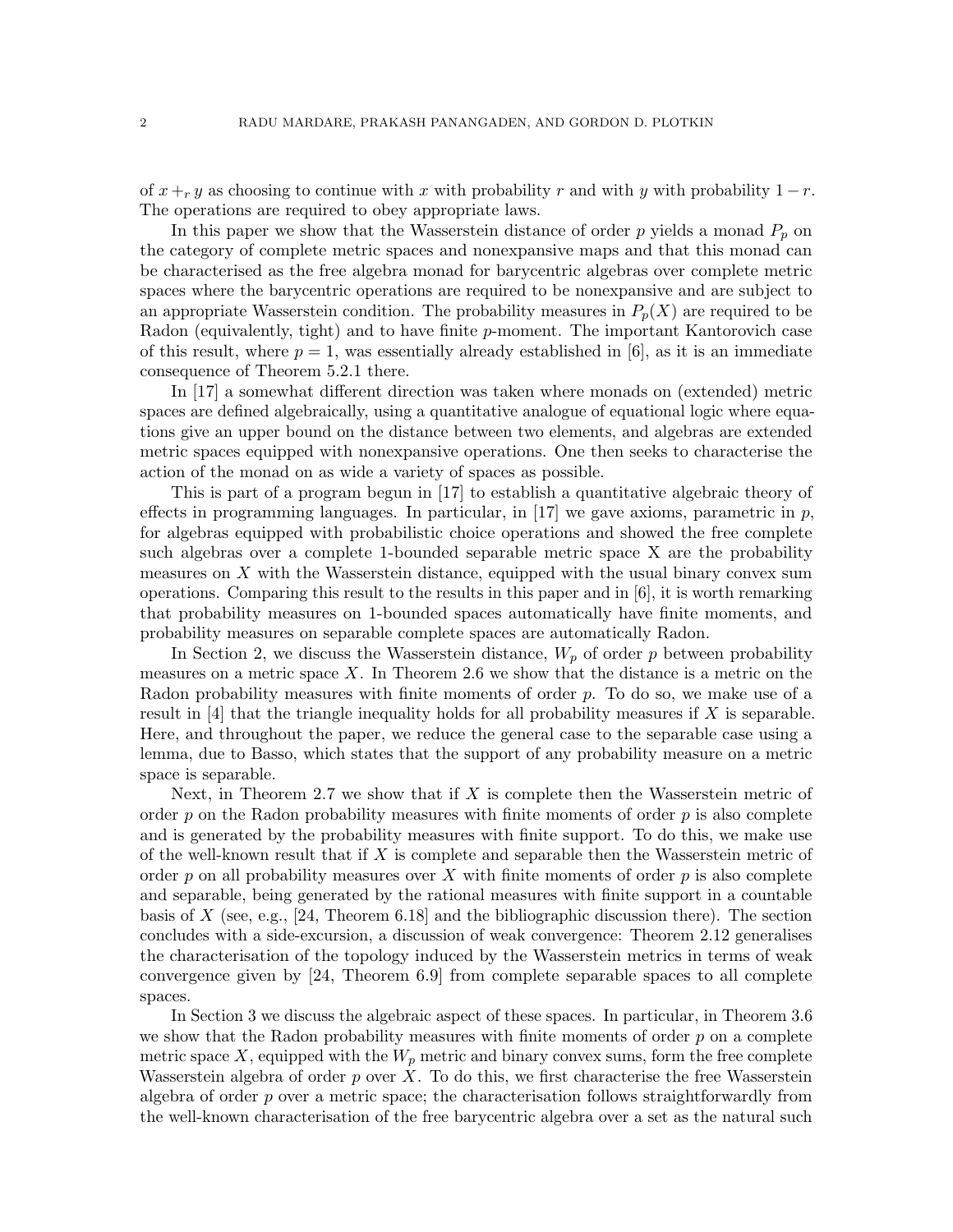algebra on the finite probability measures on the set. Having done so, we pass to the case of complete metric spaces using a general theorem on completions of metric algebras, combined with Theorem [2.7.](#page-6-0)

Finally, we discuss some loose ends. First, there is a certain disconnect between our work and that of [\[17\]](#page-15-8) in that here we use standard metric spaces, whereas there the more general framework of extended metric spaces is employed where distances can be infinite. We sketch how to bridge this disconnect at the end of Section [3.](#page-8-1) Second, there are other natural algebraic approaches to probability. Convex spaces are an algebraic formulation of finite convex combinations  $\sum_{i=1}^{n} r_i x_i$ . Midpoint algebras have a midpoint operation  $x \oplus y$ : one can think of  $x \oplus y$  as providing a fair choice between x and y, and so being equivalent to  $x +_{0.5} y$ . We sketch how our algebraic characterisation of the Wasserstein monads on complete metric spaces can be rephrased in terms of either of these alternative approaches.

We affectionately dedicate this paper to Furio Honsell on the occasion of his 60th birthday.

## 2. The Wasserstein distance

<span id="page-2-0"></span>We begin with some technical preliminaries on Radon probability measures and couplings and their support. For general background on probability measures on topological and metric spaces see [\[7,](#page-15-11) [19\]](#page-15-12). By probability measure we mean a Borel probability measure. Given such a probability measure  $\mu$  on a Hausdorff space X, we say that a Borel set B is compact inner regular (for  $\mu$ ) if:

$$
\mu(B) = \sup \{ \mu(C) \mid C \text{ compact}, C \subseteq B \}
$$

Then  $\mu$  is Radon if all Borel sets are compact inner regular for it, and tight if X is compact inner regular for it (equivalently, if for any Borel set B and  $\varepsilon > 0$  there is a compact set C such that  $\mu(B\setminus C)<\varepsilon$ ). Every Radon measure is tight, every tight probability measure on a metric space is Radon, and every probability measure on a separable complete metric space is tight.

The *support* of a probability measure  $\mu$  on a topological space X is

 $\text{supp}(\mu) =_{\text{def}} \{x \in X \mid \mu(U) > 0 \text{ for all open } U \text{ containing } x\}$ 

Note that the support is always a closed set. If  $\mu$  is Radon then supp $(\mu)$  has measure 1. If the support of  $\mu$  is finite then  $\mu$  is Radon and can be written uniquely, up to order, as a finite convex sum of Dirac measures, viz:

$$
\mu = \sum_{s \in \text{supp}(\mu)} \mu(s)\delta(s)
$$

(writing  $\mu(s)$  instead of  $\mu({s})$ ). We say that  $\mu$  is rational if all the  $\mu(s)$  are.

The following very useful lemma is due to Basso [\[1\]](#page-15-13). It enables us, as he did, to establish results about probability measures on metric spaces by applying results about probability measures on separable metric spaces to their supports.

<span id="page-2-1"></span>**Lemma 2.1.** Every probability measure on a metric space has separable support.

*Proof.* Let  $\mu$  be a probability measure on a metric space. For every  $\varepsilon > 0$  let  $C_{\varepsilon}$  be a maximal set of points in supp $(\mu)$  with the property that all points are at distance  $\geq \varepsilon$ apart. As any two open balls with centre in  $C_{\varepsilon}$  and radius  $\frac{1}{2}\varepsilon$  are disjoint and each such ball has  $\mu$ -measure  $> 0$ ,  $C_{\varepsilon}$  is countable (were it uncountable, we would have an uncountable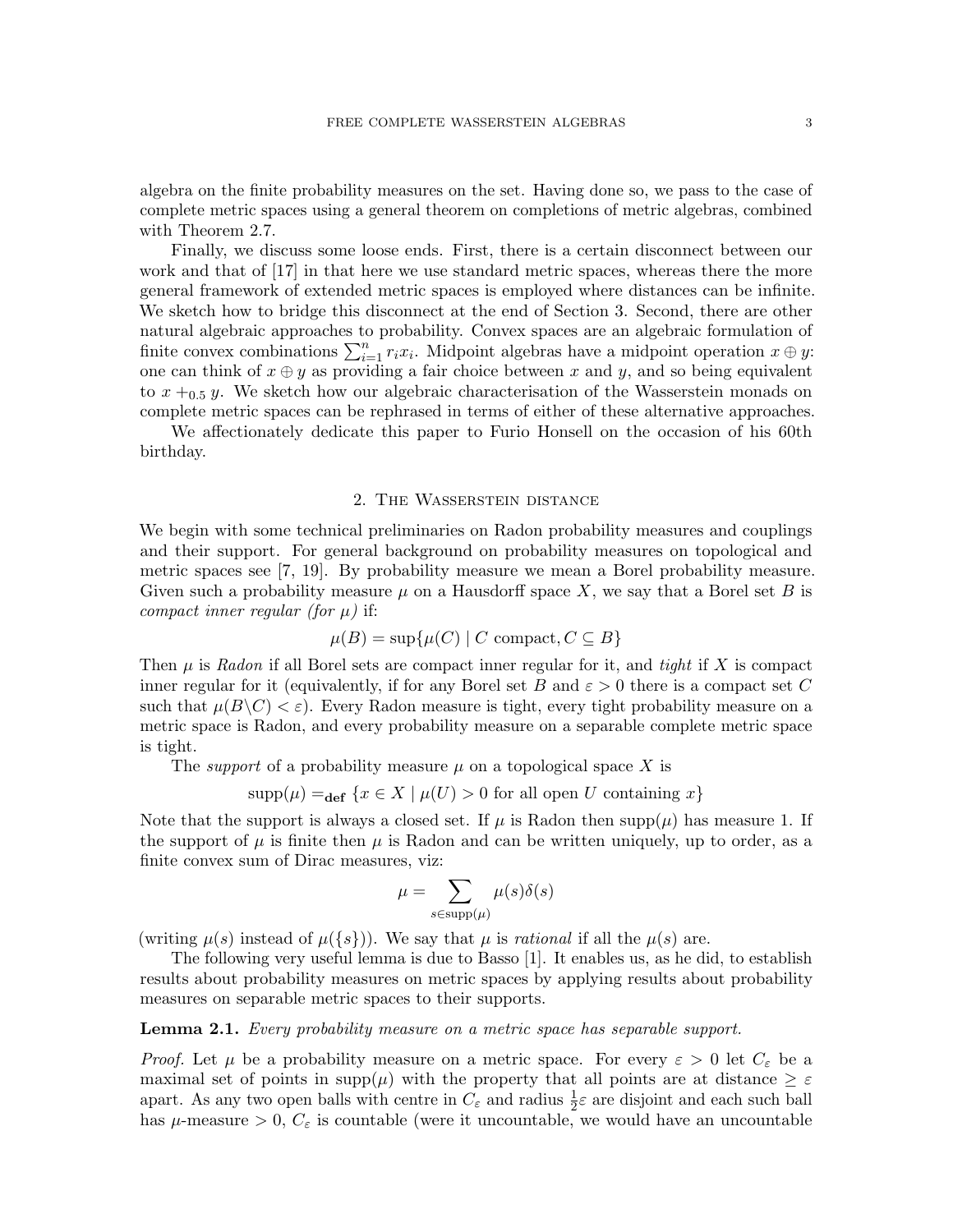collection of reals with any denumerable subset summable, and no such collection exists). By the maximality of  $C_{\varepsilon}$ , any point in supp $(\mu)$  is at distance  $\epsilon \varepsilon$  from some point in  $C_{\varepsilon}$ . It follows that the countable set  $\bigcup_{n\geq 0} C_{2^{-n}}$  is dense in supp $(\mu)$ .  $\Box$ 

A coupling  $\gamma$  between two probability measures  $\mu$  and  $\nu$  on a topological space X is a probability measure on  $X^2$  whose left and right marginals (= pushforwards along the projections) are, respectively,  $\mu$  and  $\nu$ . We gather some facts about such couplings:

<span id="page-3-0"></span>**Lemma 2.2.** Let  $\gamma$  be a coupling between two probability measures  $\mu$  and  $\nu$  on a topological space X. Then:

 $\text{supp}(\gamma) \subseteq \text{supp}(\mu) \times \text{supp}(\nu)$ 

Further, if  $\mu$  and  $\nu$  are tight, so is  $\gamma$ . Moreover, in the case that X is a metric space, if  $\mu$ and  $\nu$  are Radon, so is  $\gamma$ .

*Proof.* For the first part, suppose that  $(x, y) \in \text{supp}(\gamma)$  and let U be an open neighbourhood of x. Then  $U \times Y$  is an open neighbourhood of  $(x, y)$  and so  $\mu(U) = \gamma(U \times Y) > 0$ . So  $x \in \text{supp}(\mu)$ . Similarly  $y \in \text{supp}(\nu)$ .

For the second part, choose  $\varepsilon > 0$ . As  $\mu$  and  $\nu$  are tight, X and Y are compact inner regular for them. So there are compact sets  $C \subseteq X$  and  $D \subseteq Y$  such that  $\mu(X \backslash C) < \frac{1}{2}$  $rac{1}{2}\varepsilon$ and  $\nu(Y \backslash D) < \frac{1}{2}$  $\frac{1}{2}\varepsilon$ . Then we have:

$$
\gamma((X \times Y)\setminus (C \times D)) = \gamma((X \times Y)\setminus ((C \times Y) \cap (X \times D)))
$$
  
\n
$$
= \gamma(((X \times Y)\setminus (C \times Y)) \cup ((X \times Y)\setminus (X \times D)))
$$
  
\n
$$
= \gamma(((X\setminus C) \times Y) \cup (X \times (Y\setminus D)))
$$
  
\n
$$
\leq \gamma((X\setminus C) \times Y) + \gamma(X \times (Y\setminus D))
$$
  
\n
$$
= \mu(X\setminus C) + \nu(Y\setminus D)
$$
  
\n
$$
< \varepsilon
$$

So, as  $\varepsilon$  was arbitrary,  $X \times Y$  is compact inner regular for  $\gamma$ , as required. The last part is immediate as all tight probability measures on metric spaces are Radon.  $\Box$ 

We now turn to the Wasserstein distance. A probability measure  $\mu$  on a metric space X is said to have *finite moment of order p*, where  $p \ge 1$ , if, for some (equivalently all)  $x_0 \in X$ , the integral

$$
\int d(x_0, -)^p \mathrm{d}\mu
$$

is finite To see that the existence of the p-th moment does not depend on the choice of  $x_0$ , recollect the inequality  $(a + b)^p \leq 2^{p-1}(a^p + b^p)$  for  $a, b \in \mathbb{R}_+$  and  $p \geq 1$ . Then, for any  $x, y, z \in X$ , we have:

$$
d(x,y)^p \le 2^{p-1} (d(x,z)^p + d(z,y)^p)
$$
\n(2.1)

and the conclusion follows, taking  $z = x_0$  and y to be any other choice. Note that finite probability measures with finite support have finite moments of all orders.

<span id="page-3-1"></span>Example 2.3. One can obtain examples of measures with countable support, and with or without finite moments, by using the fact that the Dirichlet series  $\zeta(s) = \sum_{n\geq 1} \frac{1}{n^s}$  converges for reals  $s > 1$  and diverges for  $s = 1$ . Taking the natural numbers as a metric space with the usual Euclidean metric  $d(m, n) = |m - n|$ , one sees that, for  $q \ge 1$ , the discrete probability measure  $D_q$  where  $D_q(n) = \zeta(q+1)^{-1} \frac{1}{n^{q+1}}$  for  $n \ge 1$  and  $D_q(0) = 0$ , has finite p-moment if, and only if,  $p < q$ .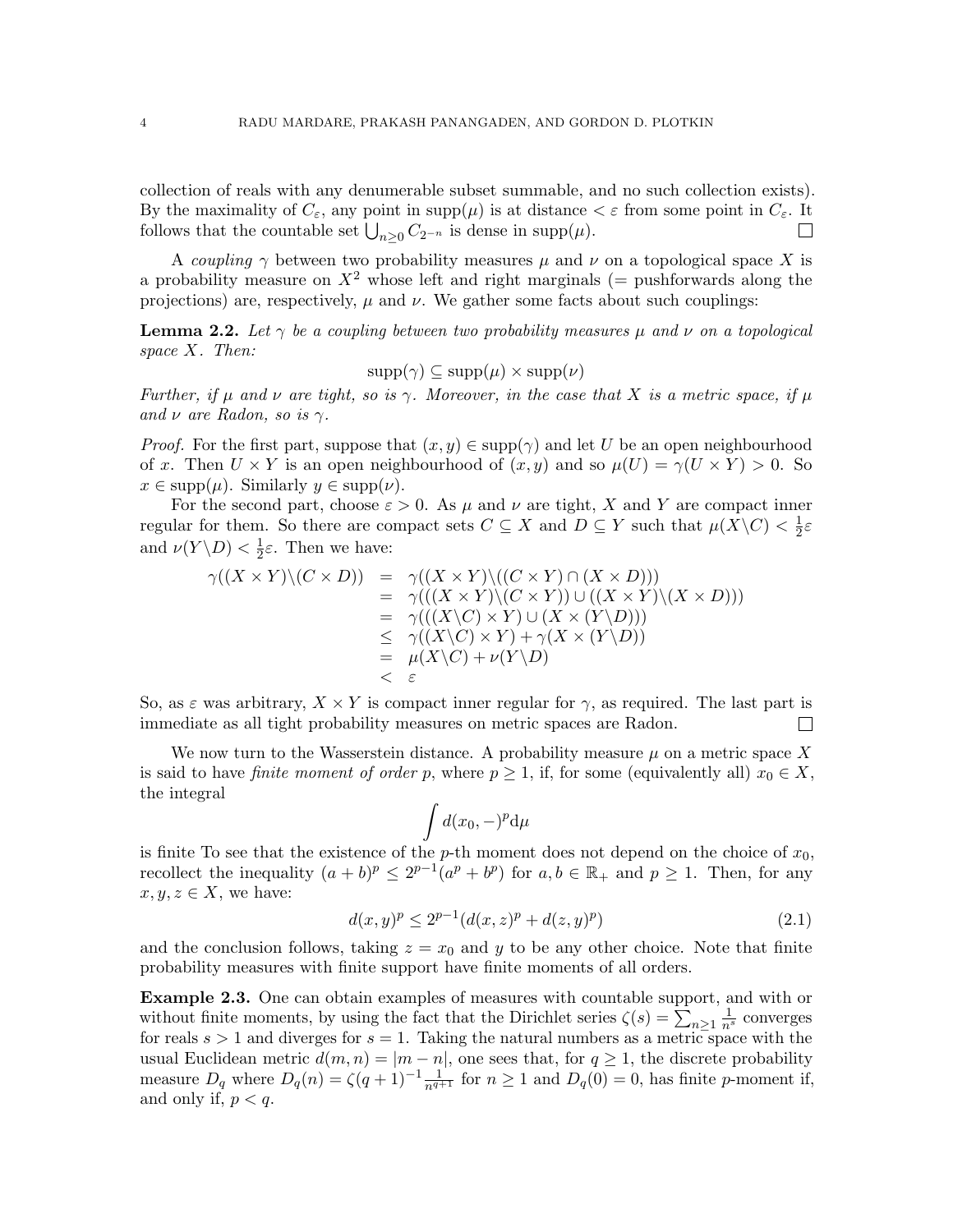The Wasserstein distance of order  $p$ ,  $W_p$  is defined between probability measures with finite moments of order  $p$  by:

$$
W_p(\mu, \nu) = \left(\inf_{\gamma} \int d_X^p d\gamma\right)^{1/p}
$$

where  $\gamma$  runs over the couplings between  $\mu$  and  $\nu$ . To see that it is well-defined for probability measures with finite p-moment, one again invokes (1), this time to get an integrable upper bound on  $d_X^p$  as follows:

$$
\int d_X^p \, d\gamma \le 2^{p-1} \left( \int d(-,x_0)^p \, d\gamma + \int d(x_0, -)^p \, d\gamma \right) = 2^{p-1} \left( \int d(-,x_0)^p \, d\mu + \int d(x_0, -)^p \, d\nu \right)
$$

The Wasserstein distance in monotonic in p, that is,  $W_p(\mu, \nu) \le W_q(\mu, \nu)$  for  $1 \le p \le q$  and  $\mu, \nu$  with finite moments of order q. This is an immediate consequence of the inequality  $(\int f^p d\mu)^{1/p} \leq (\int f^q d\mu)^{1/q}$ , which holds for any probability measure  $\mu$  and any  $f \geq 0$  with  $\tilde{f}^q$  integrable w.r.t.  $\mu$  (this inequality is itself a straightforward consequence of Hölder's inequality).

We need two lemmas relating probability measures on a metric space with probability measures on a closed subset of the space. Let  $C$  be a closed subset of a metric space  $X$ . We write  $i_*(\mu)$  for the pushforward of a finite measure  $\mu$  on C along the inclusion  $i: C \to X$  of C in X, so  $i_*(\mu)(B) = \mu(B \cap C)$ ; and we write  $r(\nu)$  for the restriction of a finite measure  $\nu$ on X to a finite measure on C, so  $r(\nu)(B) = \nu(B)$ . Note that  $r(i_*(\mu)) = \mu$ .

**Lemma 2.4.** Let  $C$  be a closed subset of a metric space  $X$ .

- <span id="page-4-0"></span>(1) If  $\mu$  is a Radon probability measure on C, then  $i_*(\mu)$  is a Radon probability measure on X with the same support as  $\mu$ . Further, i<sub>\*</sub>( $\mu$ ) has finite moment of order p if  $\mu$  does.
- <span id="page-4-1"></span>(2) If  $\nu$  is a Radon probability measure on X with support included in C then  $r(\nu)$  is a Radon probability measure on C, and we have:

$$
\nu = i_*(r(\nu))
$$

If, further,  $\nu$  has finite moment of order p, so does  $r(\nu)$ .

*Proof.* (1) Let  $\mu$  be a Radon probability measure on C, and note that C must then be non-empty. It is straightforward to check that  $i_*(\mu)$  is a Radon probability measure on X with the same support as  $\mu$ . Next, choosing  $x_0 \in C$ , as

$$
\int d_X(x_0, -)^p \mathrm{d}(\mathbf{i}_*\mu) = \int d_C(x_0, -)^p \mathrm{d}\mu
$$

we see that  $i_*(\mu)$  has finite moment of order p if  $\mu$  does.

(2) Let  $\nu$  be a Radon probability measure on X with support included in C. It is straightforward to check that  $r(\nu)$  is a Radon probability measure on C. Regarding the equality, for any Borel set  $B$  of  $X$  we have:

$$
i_*(r(\nu))(B) = r(\nu)(B \cap C) = \nu(B \cap C) = \nu(B)
$$

with the last equality holding as  $\nu$  is Radon and the support of  $\nu$  is included in C. Finally,  $r(\nu)$  has finite moment of order p if  $\nu$  does, as, choosing  $x_0 \in C$ , we have:

$$
\int d_C(x_0, -)^p d(r(\nu)) = \int d_X(x_0, -)^p d(i_*(r(\nu))) = \int d_X(x_0, -)^p d\nu \qquad \Box
$$

**Lemma 2.5.** Let  $C$  be a closed subset of a metric space  $X$ . Then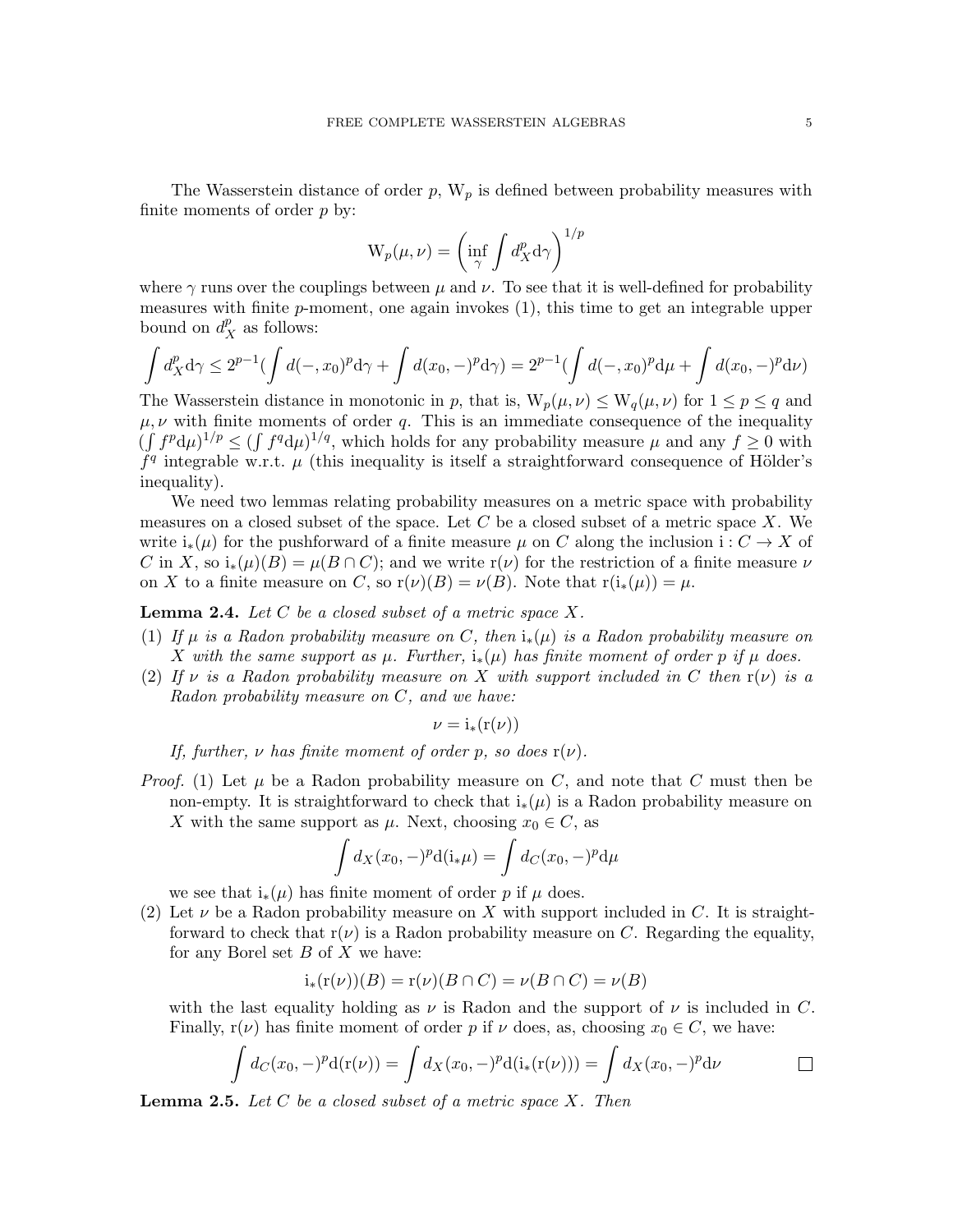- <span id="page-5-2"></span>(1) For any Radon probability measures  $\mu, \nu$  on X with finite moments of order p we have:  $W_p(\mu, \nu) = W_p(i_*(\mu), i_*(\nu))$
- <span id="page-5-1"></span>(2) For any Radon probability measures  $\mu, \nu$  on X with finite moments of order p whose support is included in C, we have:

$$
W_p(\mu, \nu) = W_p(r(\mu), r(\nu))
$$

*Proof.* (1) Let  $\gamma$  be a coupling between  $\mu$  and  $\nu$ . Then  $(i \times i)_*(\gamma)$  is a coupling between  $i_*(\mu)$ and  $i_*(\nu)$ , as  $(\pi_0)_*(\langle i \times i \rangle_*(\gamma)) = i_*(\langle \pi_0 \rangle_*(\gamma)) = i_*(\mu)$ , and similarly for  $\nu$ . We also have:

$$
\int d_X^p \mathbf{d}((\mathbf{i} \times \mathbf{i})_* \gamma) = \int d_C^p \mathbf{d} \gamma
$$

As  $\gamma$  was chosen arbitrarily, we therefore have:

$$
W_p(\mu, \nu) \ge W_p(i_*(\mu), i_*(\nu))
$$

For the reverse inequality, let  $\gamma$  be a coupling between  $i_*(\mu)$  and  $i_*(\nu)$ . By Lemma [2.4.1,](#page-4-0)  $i_*(\mu)$  and  $i_*(\nu)$  are Radon. So, by Lemma [2.2,](#page-3-0)  $\gamma$  is also Radon. Also,  $\text{supp}(\gamma) \subseteq C \times C$ , since  $\text{supp}(i_*(\mu)) \subseteq C$  and  $\text{supp}(i_*(\nu)) \subseteq C$ . So, by Lemma [2.4.2,](#page-4-1)  $r(\gamma)$  is a Radon probability measure on  $C^2$  and  $\gamma = (\mathbf{i} \times \mathbf{i})_*(\mathbf{r}(\gamma)).$ 

Further,  $r(\gamma)$  is a coupling between  $\mu$  and  $\nu$ , for:

$$
\begin{array}{rcl}\nr(\gamma)(B \times C) & = & \gamma(B \times C) \\
& = & \gamma((B \times X) \cap (C \times C)) \\
& = & \gamma(B \times X) \quad (\text{as supp}(\gamma) \subseteq C \times C) \\
& = & \mu(B) \\
& = & \text{r}(\mu)(B)\n\end{array}
$$

and similarly for  $\nu$ . We then have:

$$
\int d_X^p \mathbf{d}\gamma = \int d_X^p \mathbf{d}((\mathbf{i} \times \mathbf{i})_*(\mathbf{r}\gamma)) = \int d_C^p \mathbf{d}(\mathbf{r}\gamma)
$$

As  $\gamma$  was chosen arbitrarily, we therefore have, as required:

$$
W_p(i_*(\mu), i_*(\nu)) \ge W_p(\mu, \nu)
$$

 $(2)$  Using part  $(1)$ , we have:

$$
W_p(\mu, \nu) = W_p(i_*(r(\mu)), i_*(r(\nu))) = W_p(r(\mu), r(\nu))
$$

With these technical lemmas established, we can now prove two theorems on spaces of Radon probability measures. For any metric space X and  $p \geq 1$ , define  $P_p(X)$  to be the set of Radon probability measures on X with finite moments of order p, equipped with the  $W_p$ distance. For the first theorem we use the result in [\[4\]](#page-15-9) that the triangle inequality holds for all probability measures if  $X$  is separable.

<span id="page-5-0"></span>**Theorem 2.6.** Let X be a metric space. Then  $P_p(X)$  is a metric space.

*Proof.* First  $W_p(\mu, \mu) = 0$  for any  $\mu \in P_p(X)$  as  $\Delta_*\mu$ , the pushforward of  $\mu$  along the diagonal  $\Delta: X \to X \times X$ , is a coupling between  $\mu$  and itself. For the converse, choose  $\mu, \nu \in P_p(X)$ , and suppose  $W_p(\mu, \nu) = 0$ . Then  $W_1(\mu, \nu) = 0$ , as  $W_q$  is monotonic in q. It follows that  $\mu = \nu$  as  $W_1$  is a metric on  $P_1(X)$  (see, e.g., [\[5,](#page-15-14) [1\]](#page-15-13)).

Symmetry is evident. To show the triangle inequality, suppose that  $\mu, \nu, \omega \in P_p(X)$ . Let C be the closed set  $\text{supp}(\mu) \cup \text{supp}(\nu) \cup \text{supp}(\omega)$ , separable by Lemma [2.1.](#page-2-1) Then  $r(\mu)$ ,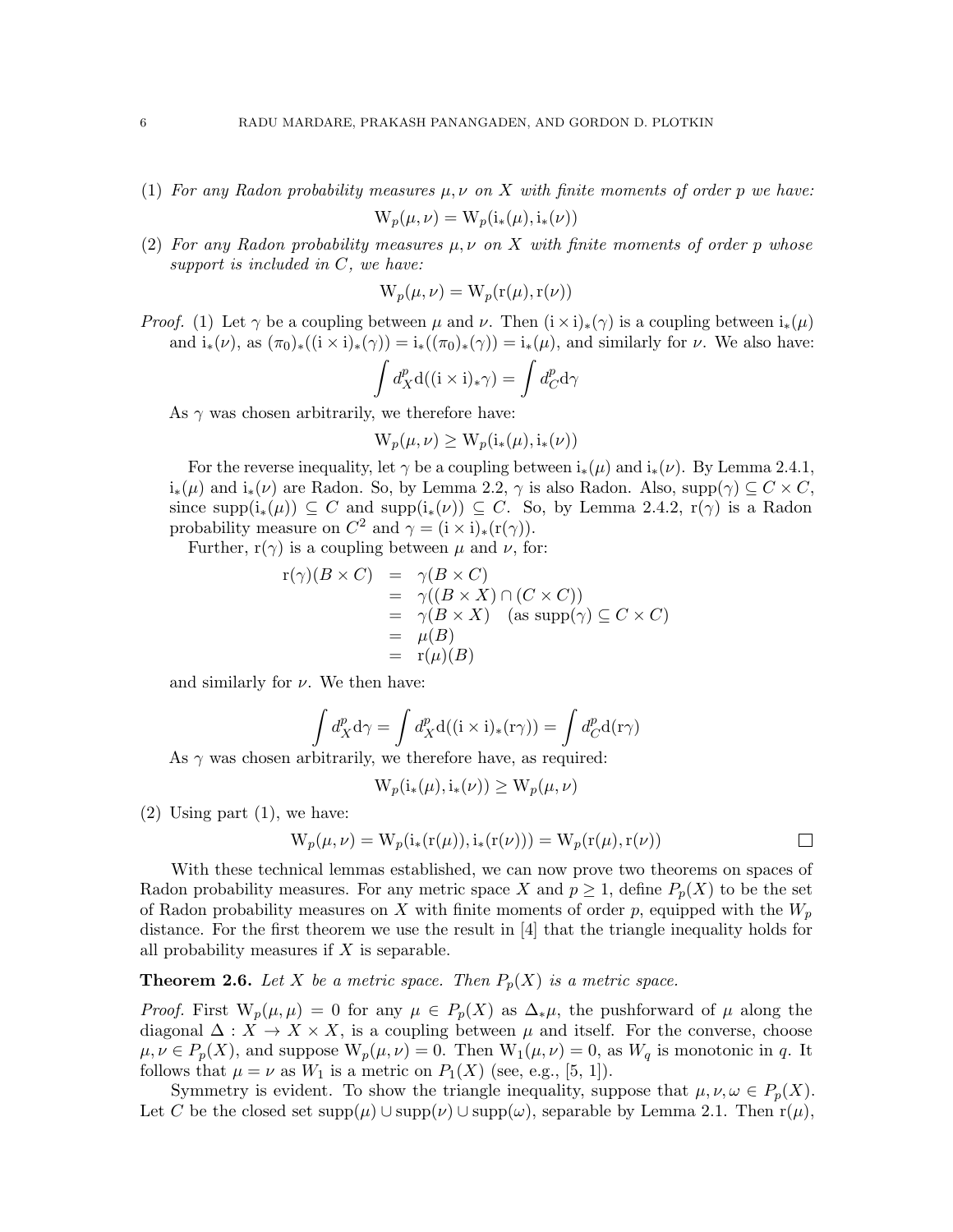$r(\nu)$  and  $r(\omega)$  are probability measures on the separable space C, and so by [\[4\]](#page-15-9), we have  $W_p(r(\mu),r(\omega)) \leq W_p(r(\mu),r(\nu)) + W_p(r(\nu),r(\omega))$ . Then, by Lemmas [2.5.2](#page-5-1) and [2.4.2,](#page-4-1) we see that  $W_p(\mu, \omega) \le W_p(\nu, \omega) + W_p(\nu, \omega)$ , as required.  $\Box$ 

For the second theorem we use the result that the metric space of all probability measures with finite moments of order  $p$  on a complete and separable space is also complete and separable, being generated by the rational measures with finite support in a countable basis of the space.

<span id="page-6-0"></span>**Theorem 2.7.** Let X be a complete metric space. Then  $P_p(X)$  is a complete metric space generated by the finitely supported probability measures on  $X$ .

*Proof.* To show that  $P_p(X)$  is complete, let  $\langle \mu_i \rangle_i$  be a Cauchy sequence in  $P_p(X)$ . Let C be the closure in  $P_p(X)$  of  $\bigcup_i \text{supp}(\mu_i)$ . By Lemma [2.1,](#page-2-1) each set  $\text{supp}(\mu_i)$  is separable, and so  $C$  is itself separable, being the closure of a countable union of separable sets. Further,  $C$ is complete as it is a closed subset of a complete space. So  $P_p(C)$  is complete. Applying Lemmas [2.4.2](#page-4-1) and [2.5.2,](#page-5-1) we see that  $\langle r(\mu_i) \rangle_i$  is a Cauchy sequence in  $P_p(C)$ . Let  $\mu$  be its limit there. As Lemma [2.5.1](#page-5-2) shows that  $i_*$  is an isometric embedding, we see that  $\langle i_*(r(\mu_i)) \rangle_i$ is a Cauchy sequence in  $P_p(C)$  with limit  $i_*(\mu)$ . But, by Lemma [2.4.2,](#page-4-1)  $\langle i_*(r(\mu_i))\rangle_i$  is  $\langle \mu_i\rangle_i$ .

To see that the finitely supported probability measures are dense in  $P_p(X)$ , choose  $\mu \in P_p(X)$  and  $\varepsilon > 0$ . Then, taking C to be the separable closed set supp $(\mu)$ , we have  $r(\mu) \in P_p(C)$ . Then, as  $P_p(C)$  is generated by the rational measures with finite support, there is a finitely supported probability measure  $\alpha \in P_p(C)$  at distance  $\leq \varepsilon$  from  $r(\mu)$ , and so we see that  $i_*(\alpha)$  is at distance  $\leq \varepsilon$  from  $\mu$ . Finally,  $i_*(\alpha)$  is finitely supported as, by Lemma [2.4.1,](#page-4-0) it has the same support as  $\alpha$ .  $\Box$ 

It is interesting to consider how the different Wasserstein metrics generate the various  $P_p(X)$  starting from the same basis, i.e., the probability measures with finite support. As  $W_p$  is monotonic in p when  $p \leq q$ , any sequence Cauchy in the  $W_q$  metric is also Cauchy in the  $W_p$  metric. So the difference must be that sequences of probability measures with finite support can be Cauchy in the  $W_p$  metric, but not in the  $W_q$  metric when  $p < q$ . Examples of this phenomenon can be found by building on Example [2.3:](#page-3-1)

## Example 2.8. Set

$$
D_{q,m}(n) = \begin{cases} 0 & (n = 0) \\ \zeta(q+1)^{-1} \frac{1}{n^{q+1}} & (1 \le n \le m) \\ 1 - \zeta(q+1)^{-1} \sum_{i=1}^{m} \frac{1}{n^{q+1}} & (n = m+1) \\ 0 & (n > m+1) \end{cases}
$$

Note that  $D_{q,m}$  and  $D_q$  agree for  $1 \leq n \leq m$ , but the rest of the mass of  $D_q$  is concentrated on  $D_{q,m}$  at  $m+1$ . Then the sequence  $D_{q,m}$  converges to  $D_q$  in the  $W_p$  metric when  $p < q$ , but is not Cauchy w.r.t.  $W_p$  when  $p = q$ .

We pause our development to examine the topologies induced by the Wasserstein metrics. In the case of separable such spaces it is known that these metrics topologise a suitable notion of weak convergence, see [\[23,](#page-15-15) Theorem 7.12]. It turns out that we can again use our techniques and generalise these results to all complete metric spaces.

Given a metric space X and probability measures  $\mu_i$   $(i \geq 0)$  and  $\mu$  on X, we say that the  $\mu_i$  converge weakly to  $\mu$ , and write  $\mu_i \longrightarrow \mu$  if, for all continuous bounded  $f: X \longrightarrow \mathbb{R}$ , we have  $\int f d\mu_i \longrightarrow \int f d\mu$ ; an equivalent formulation is that  $\underline{\lim}_i \mu_i(U) \ge \mu(U)$  for every open set  $U$  (see [\[19,](#page-15-12) Theorem 6]).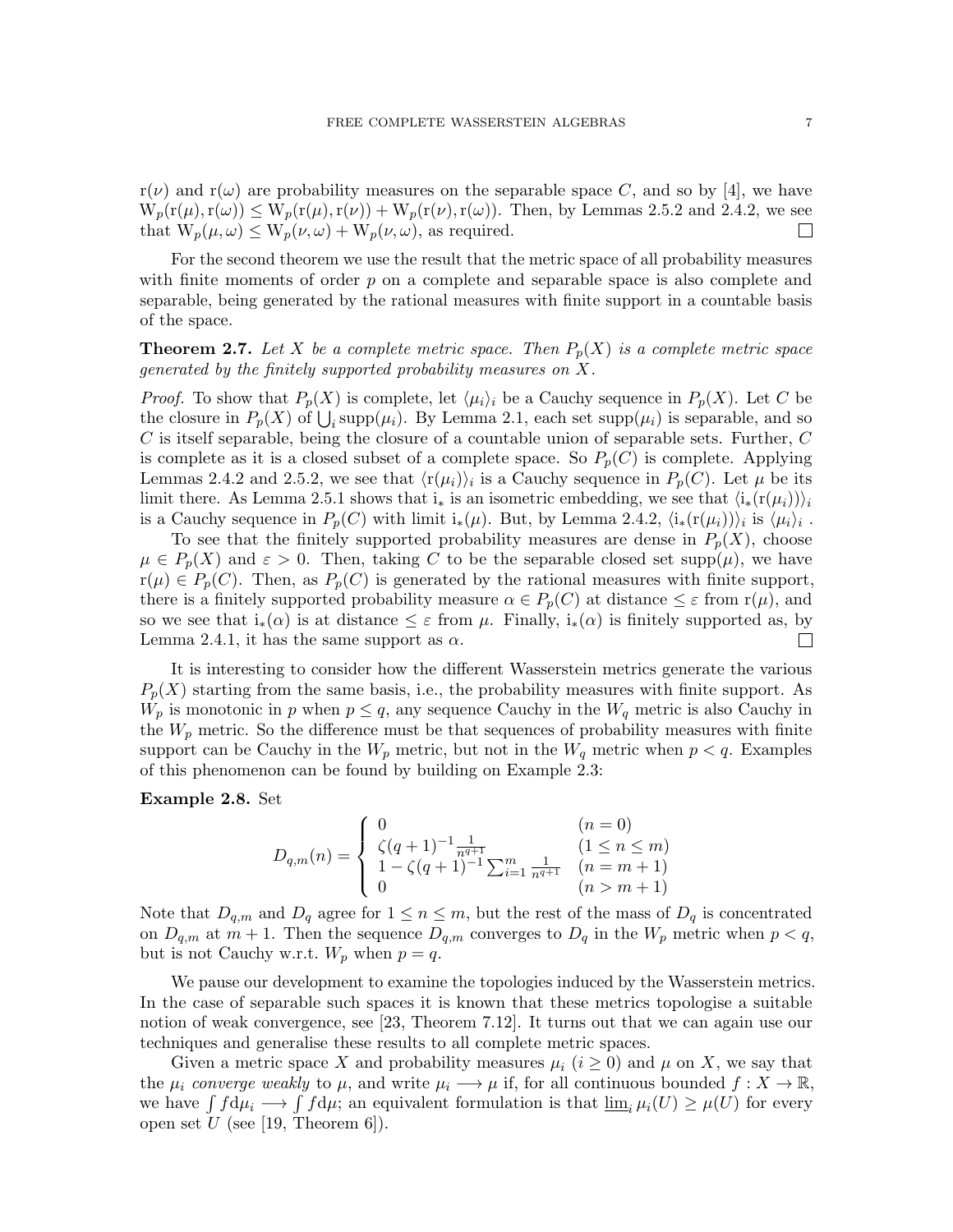<span id="page-7-0"></span>**Lemma 2.9.** Let  $C \subseteq X$  be a closed subset of a metric space and let  $\mu_i$  (i  $\geq 0$ ) and  $\mu$  be probability measures on C. Then we have:

$$
\mu_i \longrightarrow \mu \quad \iff \quad \mathrm{i}_*(\mu_i) \longrightarrow \mathrm{i}_*(\mu)
$$

where  $\iota: C \to X$  is the inclusion map.

Proof. We use the equivalent formulation of weak convergence in terms of measures of open sets. In one direction, suppose that  $\mu_i \longrightarrow \mu$ . Then  $i_*(\mu_i) \longrightarrow i_*(\mu)$ , since for every open subset  $U \subseteq X$ , and any probability measure  $\nu$  on C, we have  $i_*(\nu)(U) = \nu(U \cap X)$ . In the other direction, suppose that  $i_*(\mu_i) \longrightarrow i_*(\mu)$ . Then  $\mu_i \longrightarrow \mu$  since for any open set U of C there is an open set V of X such that  $U = V \cap C$  and then, for any probability measure  $\nu$ on C, we have  $\nu(U) = i_*(\nu)(V)$ .  $\Box$ 

<span id="page-7-1"></span>**Lemma 2.10.** Let  $C$  be a separable closed subset of a complete metric space  $X$ , and let  $i: C \to X$  be the inclusion map. Then, for any probability measures  $\alpha_i$  (i > 0) and  $\alpha$  on C, and any  $x_0 \in C$ , the following are equivalent, and hold independently of the choice of  $x_0 \in C$ :

- (1)  $i_*(\alpha_i) \longrightarrow i_*(\alpha)$  and  $\int d_X(x_0, -)^p \text{di}_*(\alpha_i) \longrightarrow \int d_X(x_0, -)^p \text{di}_*(\alpha)$ .
- (2)  $\alpha_i \longrightarrow \alpha$  and  $\int d_C(x_0, -)^p d\alpha_i \longrightarrow \int d_C(x_0, -)^p d\alpha$ .
- (3) For all continuous functions  $f: \check{C} \to \mathbb{R}$  such that  $|f(x)| \leq c(1 + d_C(x_0, x)^p)$  for all  $x \in C$ , for some  $c \in \mathbb{R}$ , one has  $\int f d\alpha_i \longrightarrow f d\alpha$ .
- (4) For all continuous functions  $f: X \to \mathbb{R}$  such that  $|f(x)| \leq c(1 + d_X(x_0, x)^p)$  for all  $x \in X$ , for some  $c \in \mathbb{R}$ , one has  $\int f \text{di}_*(\alpha_i) \longrightarrow f \text{di}_*(\alpha)$ .

*Proof.* As C is separable and complete, by  $[23,$  Theorem 7.12,  $(2)$  and  $(3)$  are equivalent. and hold independently of the choice of  $x_0 \in C$ . As, further, (4) trivially implies (1), it suffices to prove that (1) implies (2) and (3) implies (4), for any  $x_0 \in C$ . The first of these implications follows using Lemma [2.9](#page-7-0) and the fact that  $\int d_C(x_0, -)^p d\alpha_i = \int d_X(x_0, -)^p d\mathbf{i}_*(\alpha_i)$ , for all  $i \geq 0$ , and similarly for  $\alpha$ . For the second of these implications, one again uses Lemma [2.9](#page-7-0) and notes that if  $f: X \to \mathbb{R}$  is a continuous function such that  $|f(x)| \leq c(1 + d_X(x_0, x)^p)$ for all  $x \in X$ , for some  $c \in \mathbb{R}$ , then  $f_i : C \to \mathbb{R}$  is a continuous function such that  $|(f_i)(x)| \le c(1 + d_C(x_0, x)^p)$ , for all  $X \in C$  and that  $\int f d\mathbf{i}_*(\alpha_i) = \int (f_i) d\alpha_i$ , and similarly for  $\alpha$ .  $\Box$ 

<span id="page-7-2"></span>**Theorem 2.11.** Let X be a complete metric space and choose  $\mu_i$  (i  $\geq 0$ ) and  $\mu$  in  $P_p(X)$ . Then the following two conditions hold independently of the choice of  $x_0 \in X$  and are equivalent:

- (1)  $\mu_i \longrightarrow \mu$  and  $\int d(x_0, -)^p d\mu_i \longrightarrow \int d(x_0, -)^p d\mu$ ,
- (2) For all continuous functions  $f: X \to \mathbb{R}$  such that  $|f(x)| \le c(1 + d(x_0, x)^p)$  for all  $x \in X$ , for some  $c \in \mathbb{R}$ , one has  $\int f d\mu_i \longrightarrow f d\mu$ .

*Proof.* First, choose  $a, b \in X$ . Next, choose a separable closed set  $C \subseteq X$  containing a and b and including the supports of the  $\mu_i$   $(i \geq 0)$  and  $\mu$ . Then, taking  $\alpha_i = r(\mu_i)$   $(i \geq 0)$  and  $\alpha = r(\mu)$  in Lemma [2.10,](#page-7-1) we see that (1) and (2) hold independently of the choice of  $x_0 \in C$ (e.g., whether choosing a or b) and are equivalent for any such choice as  $\mu_i = i_*(\alpha_i)$ , for all  $i \geq 0$ , and  $\mu = i_*(\alpha)$ . As a and b were chosen arbitrarily from X, the conclusion follows.  $\square$ 

If either of the two equivalent conditions of Theorem [2.11](#page-7-2) hold for  $\mu_i$  ( $i \geq 0$ ) and  $\mu$  in  $P_p(X)$  and any choice of  $x_0 \in X$ , where X is a complete metric space, we say that the  $\mu_i$ *converge p-weakly to*  $\mu$ *, and write*  $\mu_i \longrightarrow_p \mu$ *.*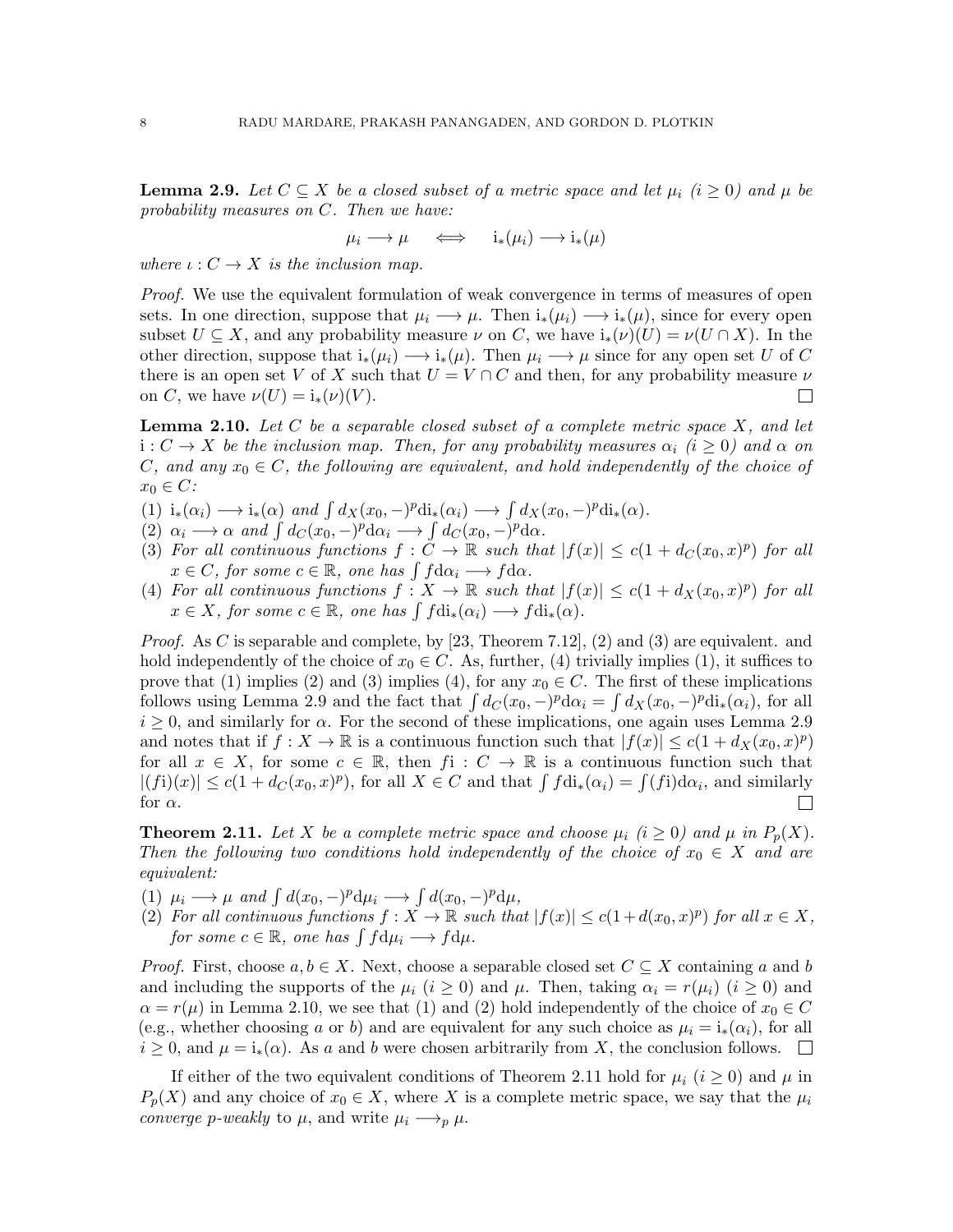<span id="page-8-0"></span>**Theorem 2.12.** For any complete metric space X, the Wasserstein distance  $W_p$  metricises p-weak convergence in  $P_p(X)$ .

*Proof.* Choose  $\mu_i$  ( $i \geq 0$ ) and  $\mu$  in  $P_p(X)$  to show that  $\mu_i \longrightarrow_p \mu$  iff  $\mu_i$  converges to  $\mu$ w.r.t. the Wasserstein distance  $W_p$  in X. To this end, let  $C \subseteq X$  be a closed separable set containing the supports of the  $\mu_i$  and  $\mu$  (and so necessarily nonempty), and set  $\alpha_i = r(\mu_i)$ and  $\alpha = r(\mu)$  and let  $x_0$  be an element of C. By [\[24,](#page-15-10) Theorem 6.9] we have that  $\alpha_i \longrightarrow_p \alpha$ iff  $\alpha_i$  converges to  $\alpha$  w.r.t. the Wasserstein distance  $W_p$  in C. So it suffices to show (i) that  $\mu_i \longrightarrow_p \mu$  iff  $\alpha_i \longrightarrow_p \alpha$ , and (ii) that  $\mu_i$  converges to  $\mu$  w.r.t. the Wasserstein distance  $W_p$ in X iff  $\alpha_i$  converges to  $\alpha$  w.r.t. the Wasserstein distance  $W_p$  in C.

That (i) holds follows from the definition of p-weak convergence and the equivalence between parts (1) and (2) of Lemma [2.10](#page-7-1) applied to the  $\alpha_i$ ,  $\alpha$ , and  $x_0$ . That (ii) holds follows from the fact that, by Lemma [2.5.1,](#page-5-2) the inclusion of C in X is an isometric embedding.  $\Box$ 

## 3. Wasserstein algebras

<span id="page-8-1"></span>We begin with an account of barycentric algebras. We then move on to quantitative algebras, by which we mean algebras over metric spaces. After some general considerations on these we move on to Wasserstein algebras of order  $p$ , and our main theorem, characterising the Wasserstein monads  $P_p$ .

A barycentric algebra (or abstract convex set) is a set X equipped with binary operations  $+r$  for every real number  $r \in [0, 1]$  such that the following equational laws hold:

$$
x +_1 y = x \tag{B1}
$$

$$
x +_r x = x \tag{B2}
$$

$$
x +_r y = y +_{1-r} x \tag{SC}
$$

$$
(x +_p y) +_r z = x +_{pr} (y +_{\frac{r - pr}{1 - pr}} z) \text{ provided } r < 1, p < 1
$$
 (SA)

SC stands for skew commutativity and SA for skew associativity. Homomorphisms of barycentric algebras are termed affine.

One can inductively define finite convex sums in a barycentric algebra by:

$$
\sum_{i=1}^{n} r_i x_i = x_1 + r_1 \sum_{i=2}^{n} \frac{r_i}{1 - r_1} x_i
$$

for  $n > 2$ ,  $r_1 \neq 1$ , with the other cases being evident. Note that affine maps preserve such finite convex sums. Finite convex sums have been axiomatised as *convex spaces* (or *convex* algebras) where the sums are required to obey the projection axioims:

$$
\sum_{i=1}^{n} \delta_{ik} x_i = x_k
$$

where  $\delta_{ik}$  is the Kronecker symbol, and the *barycentre* axioms:

$$
\sum_{i=1}^{n} r_i \left( \sum_{k=1}^{m} s_{ik} x_k \right) = \sum_{k=1}^{m} \left( \sum_{i=1}^{n} r_i s_{ik} \right) x_k
$$

With the above definition of finite sums, barycentric algebras form convex spaces, and indeed the two categories of algebras are equivalent under this correspondence.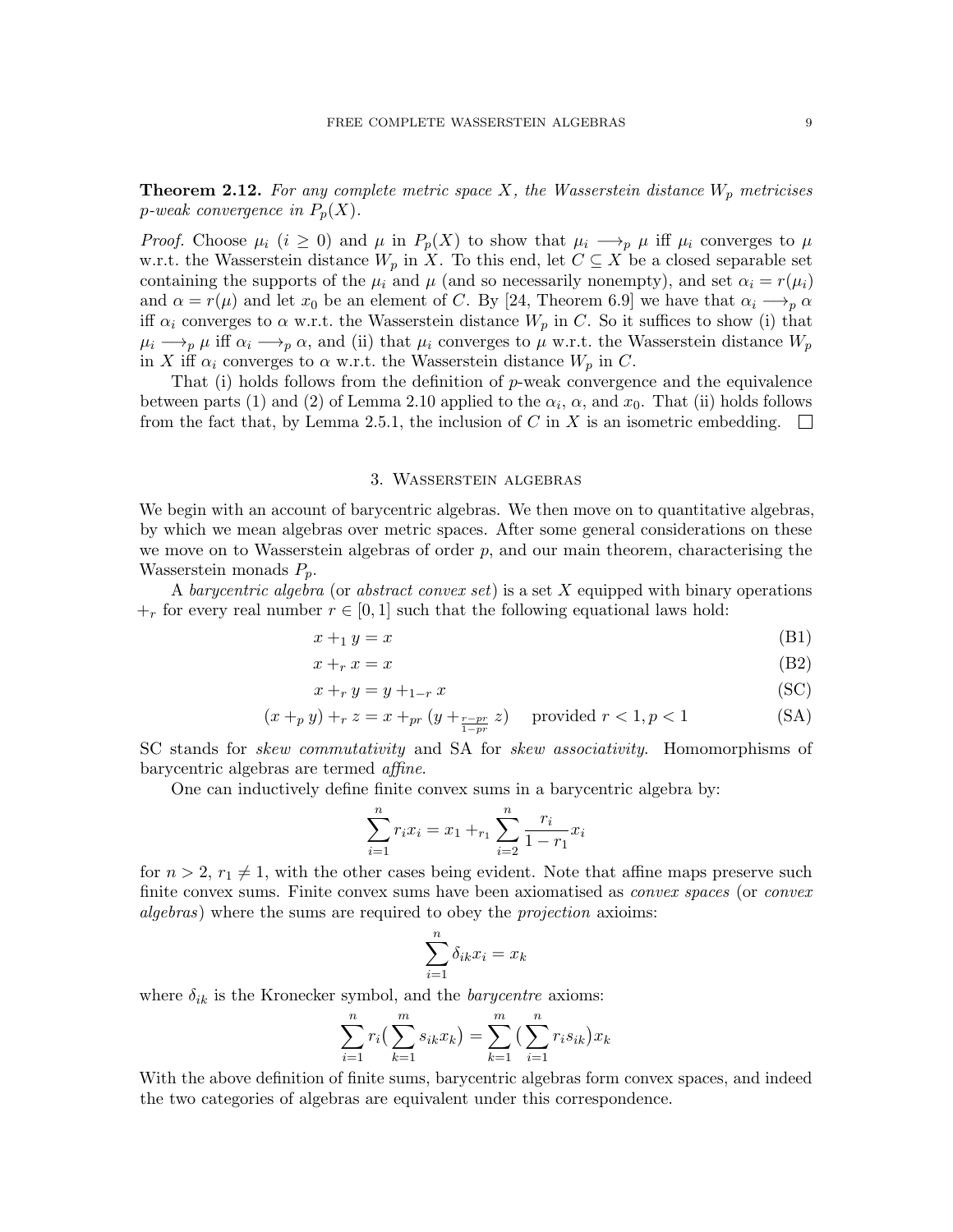Probability measures on a measurable space, and subclasses of them, naturally form barycentric algebras under the standard binary pointwise convex combination operations:

$$
(\mu +_r \nu)(B) = r\mu(B) + (1 - r)\nu(B)
$$

In particular, for any set X, the barycentric algebra  $P_f(X)$  of probability measures over X with finite support is the free barycentric algebra over  $X$ , with universal arrow the Dirac delta function (see [\[18,](#page-15-16) [20\]](#page-15-17)); if  $f: X \to B$  is a map to a barycentric algebra B, then the unique extension of  $f : X \to B$  along  $\delta$  is given by:

$$
\overline{f}(\mu) = \sum_{s \in \text{supp}(\mu)} \mu(s) f(s)
$$

Barycentric algebras originate with the work of M.H. Stone in [\[21\]](#page-15-18), and convex spaces with that of T. Swirszcz in  $[22]$  $[22]$ . For further bibliographic references and historical discussion, see, e.g., [\[14\]](#page-15-20).

Turning to quantitative algebras, we work with the category of metric spaces and nonexpansive maps, and its subcategory of complete metric spaces. These categories have all finite products with the one-point metric space as the final object and with the max metric on binary products  $X \times Y$ , where:

$$
d_{X\times Y}(\langle x,y \rangle,\langle x',y' \rangle) = \max\{d_X(x,x'),d_Y(y,y')\}
$$

We remark that nonexpansive maps are continuous.

A finitary signature  $\Sigma$  is a collection of operation symbols f and an assignment of an arity  $n \in \mathbb{N}$  to each; given such a signature, we write  $f : n$  to indicate that f is an operation symbol of arity n. A (metric space) quantitative  $\Sigma$ -algebra  $(X, f_X (f \in \Sigma))$  is then a metric space X equipped with a nonexpansive function  $f_X : X^n \to X$  for each operation symbol  $f: n$ . We often omit the suffix on the operation symbol and also confuse the metric space with the algebra. A homomorphism  $h: X \to Y$  of  $\Sigma$ -algebras is a nonexpansive map  $h: X \to Y$  such that for all  $f: n$  and  $x_1, \ldots, x_n \in X$  we have:

$$
h(f_X(x_1,\ldots,x_n))=f_Y(h(x_1),\ldots,h(x_n))
$$

This defines a category of quantitative  $\Sigma$ -algebras and homomorphisms; it has an evident subcategory of complete quantitative  $\Sigma$ -algebras.

For any  $p \geq 1$ , a *Wasserstein (barycentric) algebra of order p* is a quantitative algebra  $(X, +_r : X^2 \to X \ (r \in [0,1]))$  forming a barycentric algebra such that for all  $x, x', y, y' \in X$ we have:

$$
d(x +_r y, x' +_r y')^p \le r d(x, x')^p + (1 - r) d(y, y')^p \tag{*}
$$

We remark that the hypothesis of non-expansiveness of the  $+_r$  is redundant as, setting

<span id="page-9-0"></span>
$$
m=\max\{d(x,x'),d(y,y')\}
$$

we have:

$$
d(x +_r y, x' +_r y') \leq (r d(x, x')^p + (1 - r) d(y, y')^p)^{1/p}
$$
  
\n
$$
\leq (r m^p + (1 - r) m^p)^{1/p}
$$
  
\n
$$
= m
$$

We gather some other remarks about convex combinations. Recollect that a function  $f: X \to Y$  between metric spaces is  $\alpha$ -Hölder continuous if, for all  $x, y \in X$ , we have  $d(fx, fy) \leq Md(x, y)^{\alpha}$  for some constant M.

**Lemma 3.1.** Let  $(X, +_r (r \in [0,1]))$  be a Wasserstein algebra of order p. Then: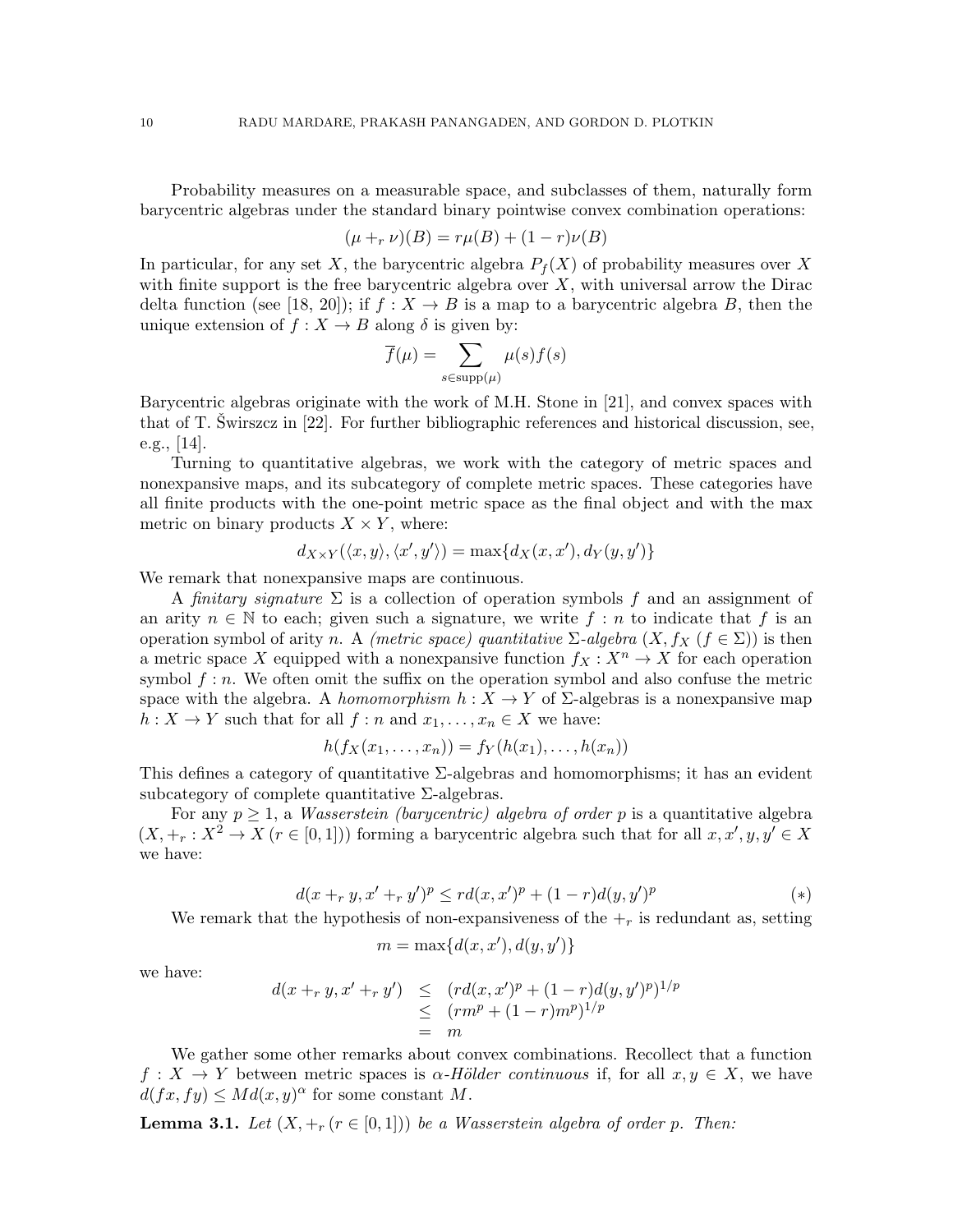- (1) The functions  $\pm_r$  are  $r^{1/p}$ -Lipschitz in their first argument and  $(1-r)^{1/p}$ -Lipschitz in their second argument.
- (2) Considered as a function of r,  $x +_r y$  is  $1/p$ -Hölder continuous.
- <span id="page-10-0"></span>(3) The following generalisation of equation  $(*)$  to finite convex sums holds:

$$
d(\sum_{i=1}^{n} r_i x_i, \sum_{i=1}^{n} r_i x_i')^p \leq \sum_{i=1}^{n} r_i d(x_i, x_i')^p
$$

*Proof.* (1) Taking  $y = y'$   $(x = x')$  in  $(*)$  we respectively obtain:

$$
d(x +_r y, x' +_r y) \le r^{1/p} d(x, x') \quad \text{and} \quad d(x +_r y, x +_r y') \le (1 - r)^{1/p} d(y, y')
$$

as required.

(2) Fix  $x, y \in X$  and choose  $r, s \in [0, 1]$ . Suppose that  $s \leq r$  and set  $e = r - s$ . Assuming  $e \neq 1$ , we have

$$
x +_r y = x +_e (x +_{s/1-e} y)
$$
 and  $x +_s y = y +_e (x +_{s/1-e} y)$ 

So by part 1 we have

$$
d(x +_r y, x +_s y) \le e^{1/p} d(x, y)
$$

This also holds when  $e = 1$  as then  $r = 1$  and  $s = 0$ . As  $e = d(r, s)$ , we therefore have:

$$
d(x +_r y, x +_s y) \le d(x, y)d(r, s)^{1/p}
$$

By symmetry this also holds when  $r \leq s$ . As  $p \geq 1$ ,  $0 < 1/p \leq 1$ , so, as a function of r,  $x +<sub>r</sub> y$  is 1/p-Hölder continuous, as required.

(3) This is a straightforward induction.

For any metric space X, we turn  $P_p(X)$  into a barycentric algebra by equipping it with the standard convex combination operations. It is evident that  $\mu +_{r} \nu$  has finite moment of order p if  $\mu$  and  $\nu$  do.

<span id="page-10-1"></span>**Lemma 3.2.** For any metric space X,  $P_p(X)$  forms a Wasserstein algebra of order p.

*Proof.* We need only show that for any  $\mu, \mu', \nu, \nu' \in P_p(X)$  and  $r \in [0, 1]$  we have:

$$
W_p(\mu +_r \nu, \mu' +_r \nu')^p \leq rW_p(\mu, \mu')^p + (1-r)W_p(\nu, \nu')^p
$$

(recalling that theWasserstein condition implies nonexpansivness of the operations). To this end, choose  $\mu, \mu', \nu, \nu' \in P_p(X)$ . Let  $\alpha$  be a coupling between  $\mu$  and  $\mu'$  and let  $\beta$  be a coupling between  $\nu$  and  $\nu'$ . Then  $\alpha +_{r} \beta$  is a coupling between  $\mu +_{r} \nu$  and  $\mu' +_{r} \nu'$ , and we have:

$$
\int d_X^p \mathbf{d}(\alpha +_r \beta) = \int d_X^p \mathbf{d}\alpha +_r \int d_X^p \mathbf{d}\beta
$$

The conclusion then follows, as we have:

$$
W_p(\mu +_r \nu, \mu' +_r \nu')^p = \inf_{\gamma} \left( \int d_X^p d\gamma \right)
$$
  
\n
$$
\leq \inf_{\alpha, \beta} \left( \int d_X^p d(\alpha +_r \beta) \right)
$$
  
\n
$$
= \inf_{\alpha, \beta} \left( \int d_X^p d\alpha +_r \int d_X^p d\beta \right)
$$
  
\n
$$
= \inf_{\alpha} \left( \int d_X^p d\alpha \right) +_r \inf_{\beta} \left( \int d_X^p d\beta \right)
$$
  
\n
$$
= W_p(\mu, \nu)^p +_r W_p(\mu', \nu')^p
$$

We next turn to characterising the free Wasserstein algebras of order  $p$ . For any metric space X, let  $F_p(X)$  be the sub-Wasserstein algebra of order p of  $P_p$  that consists of the finitely supported probability measures.

<span id="page-10-2"></span>**Theorem 3.3.** For any metric space X,  $F_p(X)$  is the free Wasserstein algebra of order p over X, with universal arrow the Dirac delta function  $\delta: X \to F_p(X)$ .

 $\Box$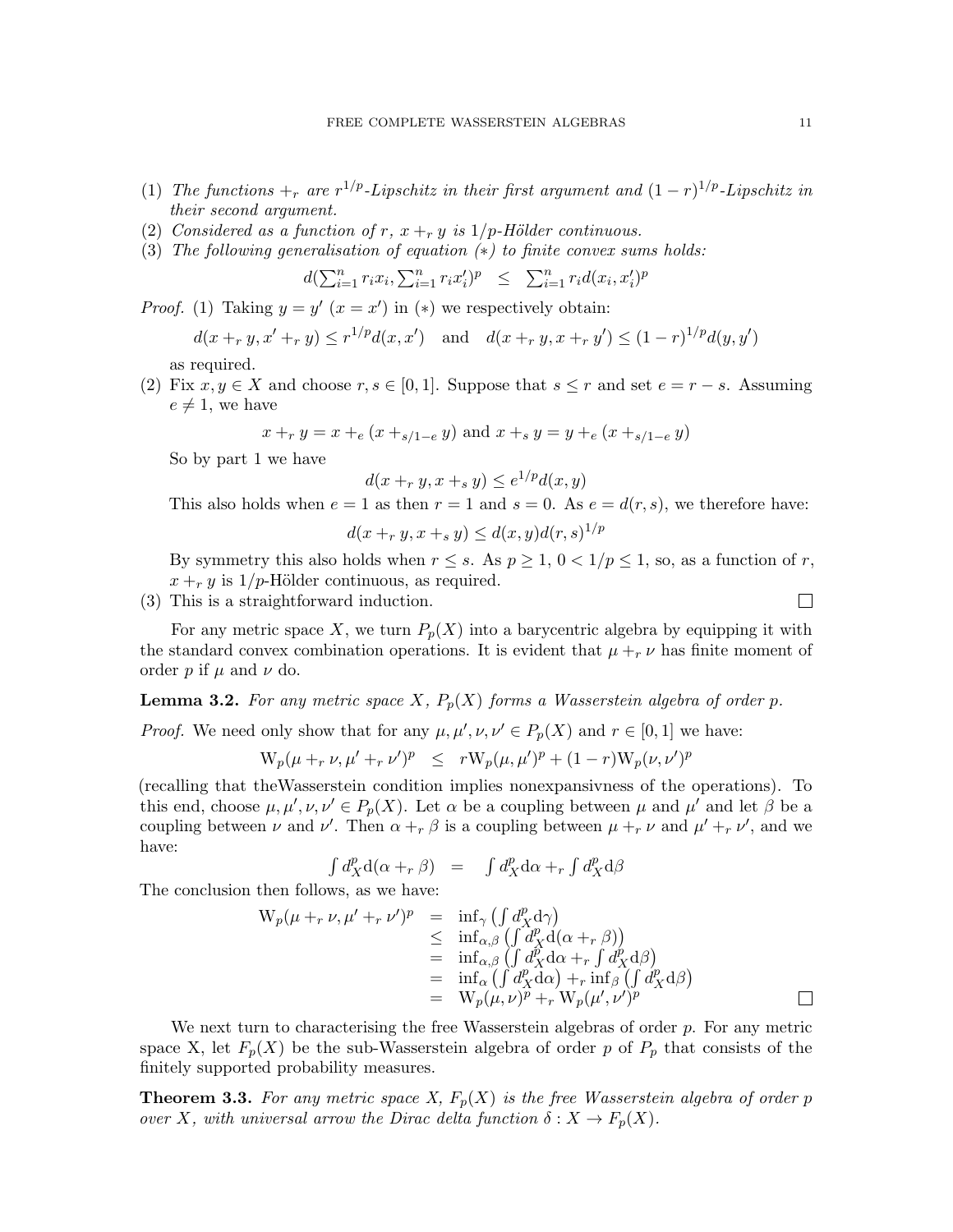*Proof.* First,  $\delta: X \to F_p(X)$  is an isometric embedding, since, for any  $x, y \in X$ , the only coupling between  $\delta(x)$  and  $\delta(y)$  is  $\delta(\langle x, y \rangle)$ , and so we have:

$$
W_p(\delta(x)), \delta(y)) = (d(x, y)^p)^{1/p} = d(x, y)
$$

Next, let  $f: X \to W$  be any nonexpansive affine map to a Wasserstein algebra B of order p. As a set,  $F_p(X)$  is the free barycentric algebra over X with unit the Dirac function, and the unique affine map  $\overline{f}: F_p(X) \to W$  extending f along the unit is given by the formula:

$$
\overline{f}(\mu) = \sum_{s \in \text{supp}(\mu)} \mu(s) f(s)
$$

So it only remains to show that  $\bar{f}$  is nonexpansive. Let  $\mu$ ,  $\nu$  be finitely supported probability measures with respective finite non-empty supports S and T. Let  $\gamma$  be a coupling between them. Then  $\gamma$  has support  $\subseteq S \times T$ . Consequently we can write it as a convex sum, as follows:

$$
\gamma = \sum_{s \in S, t \in T} \gamma(\langle s, t \rangle) \delta(\langle s, t \rangle)
$$

As  $\mu$  and  $\nu$  are the marginals of  $\gamma$ , we have:

$$
\mu = \sum_{s \in S, t \in T} \gamma(\langle s, t \rangle) \delta(s) \quad \text{and} \quad \nu = \sum_{s \in S, t \in T} \gamma(\langle s, t \rangle) \delta(t)
$$

We can now calculate:

$$
d(\overline{f}(\mu), \overline{f}(\nu)) = d(\overline{f}(\sum_{s \in S, t \in T} \gamma(\langle s, t \rangle)\delta(s)), \overline{f}(\sum_{s \in S, t \in T} \gamma(\langle s, t \rangle)\delta(t)))
$$
  
\n
$$
= d(\sum_{s \in S, t \in T} \gamma(\langle s, t \rangle)\overline{f}(\delta(s)), \sum_{s \in S, t \in T} \gamma(\langle s, t \rangle)\overline{f}(\delta(t)))
$$
  
\n
$$
= d(\sum_{s \in S, t \in T} \gamma(\langle s, t \rangle)f(s), (\sum_{s \in S, t \in T} \gamma(\langle s, t \rangle)f(t))
$$
  
\n
$$
\leq (\sum_{s \in S, t \in T} \gamma(\langle s, t \rangle)d(f(s), f(t))^p)^{1/p}
$$
  
\n
$$
\leq (\sum_{s \in S, t \in T} \gamma(\langle s, t \rangle)d(s, t)^p)^{1/p}
$$
  
\n
$$
= (\int d^p_{X}d\gamma)^{1/p}
$$
  
\n
$$
(as f is nonexpansive)
$$

As  $\gamma$  was an arbitrary coupling between  $\mu$  and  $\nu$  we therefore have

$$
d(\overline{f}(\mu), \overline{f}(\nu)) \le W_p(\mu, \nu)
$$

 $\Box$ 

as required.

To characterise the free complete Wasserstein algebras of order  $p$ , we need two lemmas, one on the completion of metric spaces, and the other on the completion of quantitative Σ-algebras. The usual completion  $\overline{X}$  of a metric space X by equivalence classes [x] of Cauchy sequences is the free complete metric space over  $X$ , with universal arrow the isometric embedding  $c_X : X \to \overline{X}$ , where  $c_X(x) = [\langle x \rangle_{n \in \mathbb{N}}]$ . That is, for any complete metric space Y and nonexpansive function  $f: X \to Y$  there is a unique nonexpansive function  $\overline{f}: \overline{X} \to Y$ extending  $f$  along  $c_X$ . This function is given by the formula:

$$
f([\mathbf{x}]) = \lim_n f(\mathbf{x}_n)
$$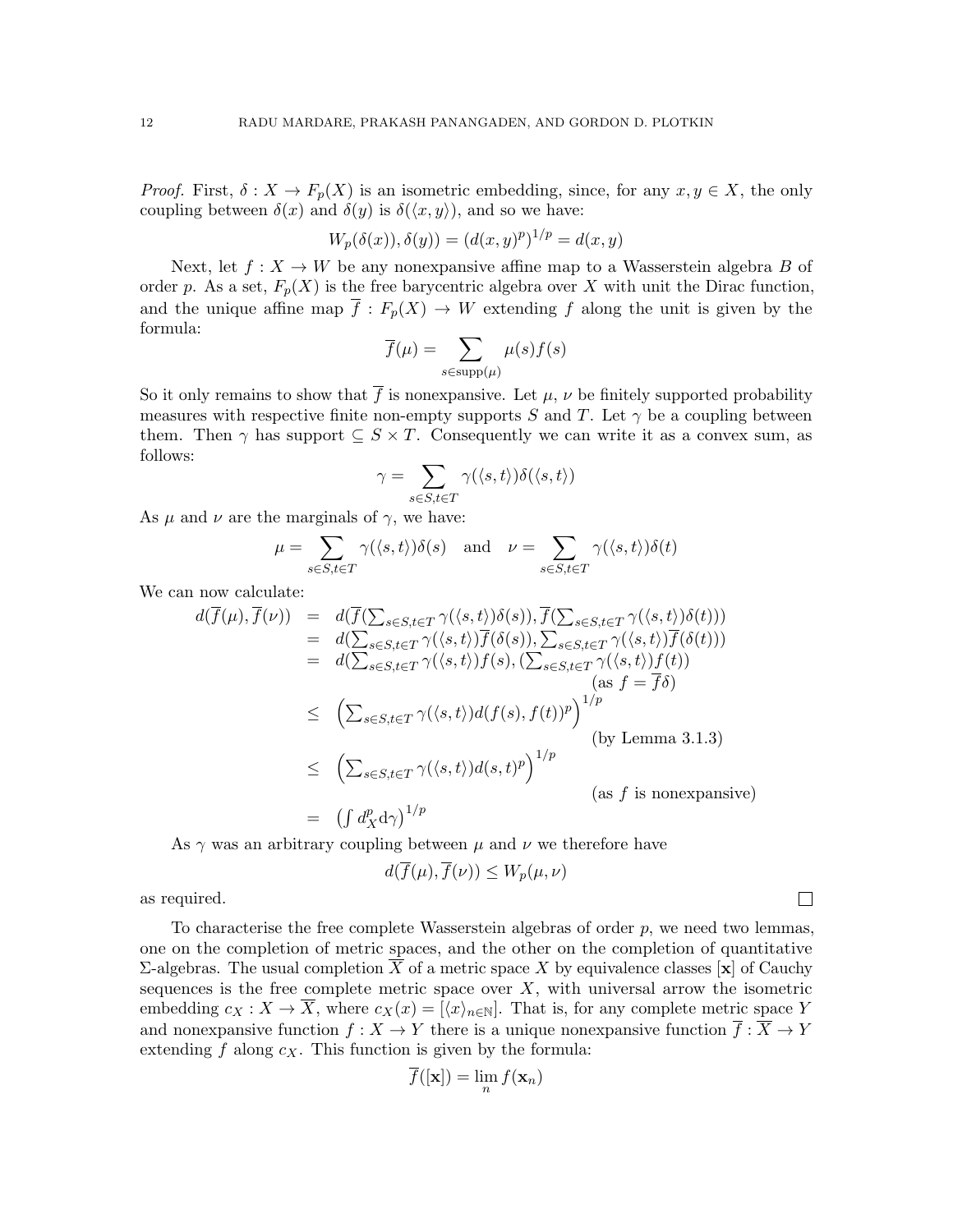There is a simple criterion for when an isometric embedding of a metric space in another is a universal arrow:

<span id="page-12-1"></span>**Lemma 3.4.** Let  $\theta: X \to Y$  be an isometric embedding of metric spaces with Y complete, and  $\theta(X)$  generating Y. Then Y is the free complete metric space over X, with universal  $arrow \theta$ .

*Proof.* We can assume without loss of generality that  $\theta$  is an inclusion mapping. We show that  $\theta$  is an isometry. To show it is onto, choose  $y \in Y$ . As X generates Y, y is a limit of some Cauchy sequence  $x$  in  $X$  and we have

$$
\overline{\theta}([\mathbf{x}]) = \lim_{n} \theta(\mathbf{x}_n) = \lim_{n} \mathbf{x}_n = y
$$

as required.

To show  $\theta$  preserves distances, we calculate:

$$
d(\overline{\theta}([\mathbf{x}]), \overline{\theta}([\mathbf{y}]) = d(\lim_n \mathbf{x}_n, \lim_n \mathbf{y}_n) = \lim_n d(\mathbf{x}_n, \mathbf{y}_n) = d([\mathbf{x}], [\mathbf{y}])
$$

So  $\bar{\theta}$  is indeed an isometry. It follows that  $\theta$  is a universal arrow as  $c_X$  is, and we are done.  $\Box$ 

The criterion of Lemma [3.4](#page-12-1) extends to  $\Sigma$ -algebras:

<span id="page-12-2"></span>**Lemma 3.5.** Let X, Y be quantitative  $\Sigma$ -algebras and let  $\theta : X \to Y$  be both an algebra homomorphism and an isometric embedding. Suppose that  $Y$  is complete as a metric space, and  $\theta(X)$  generates Y as a metric space. Then Y is the free complete quantitative  $\Sigma$ -algebra over X, with universal arrow  $\theta$ .

*Proof.* We can assume without loss of generality that  $\theta$  is an inclusion mapping. Let  $h: X \to Z$  be any nonexpansive homomorphism from X to a complete quantitative algebra Z. By Lemma 1, h extends to a unique nonexpansive map  $\overline{h}: Y \to Z$ , and we only have to show that this is a homomorphism. Taking a binary operation  $f$  as an example, let  $x, y$  be in Y. As X generates Y as a metric space there are Cauchy sequences  $\bf{x}$  and  $\bf{y}$  in X with respective limits  $x$  and  $y$ , and we calculate:

$$
\begin{array}{rcl} \overline{h}(f_Y(x,y))&=&\overline{h}(f_Y(\lim_n\mathbf{x}_n,\lim_n\mathbf{y}_n))\\ &=&\overline{h}(\lim_n f_Y(\mathbf{x}_n,\mathbf{y}_n))\\ &=&\lim_n \overline{h}(f_Y(\mathbf{x}_n,\mathbf{y}_n))\\ &=&\lim_n h(f_X(\mathbf{x}_n,\mathbf{y}_n))\\ &=&\lim_n h(f_X(\mathbf{x}_n,\mathbf{y}_n))\\ &=&\lim_n f_Z(h(\mathbf{x}_n),h(\mathbf{y}_n))\\ &=&f_Z(\lim_n \overline{h}(\mathbf{x}_n),\lim_n h(\mathbf{y}_n))\\ &=&f_Z(\overline{h}(\lim_n\mathbf{x}_n),\overline{h}(\lim_n\mathbf{y}_n))\\ &=&f_Z(\overline{h}(\lim_n\mathbf{x}_n),\overline{h}(\lim_n\mathbf{y}_n))\\ &=&f_Z(\overline{h}(x),\overline{h}(y)) \end{array}
$$

We can now prove our main theorem on free complete Wasserstein algebras of order p:

<span id="page-12-0"></span>**Theorem 3.6.** For any complete metric space X,  $P_p(X)$  is the free complete Wasserstein algebra of order  $p$  over  $X$ , with universal arrow the Dirac delta function.

*Proof.* Theorem [2.7](#page-6-0) and Lemma [3.2](#page-10-1) tell us that  $P_p(X)$  is a complete Wasserstein algebra of order p. It therefore remains to prove it is the free one over  $X$ , with unit the Dirac delta function.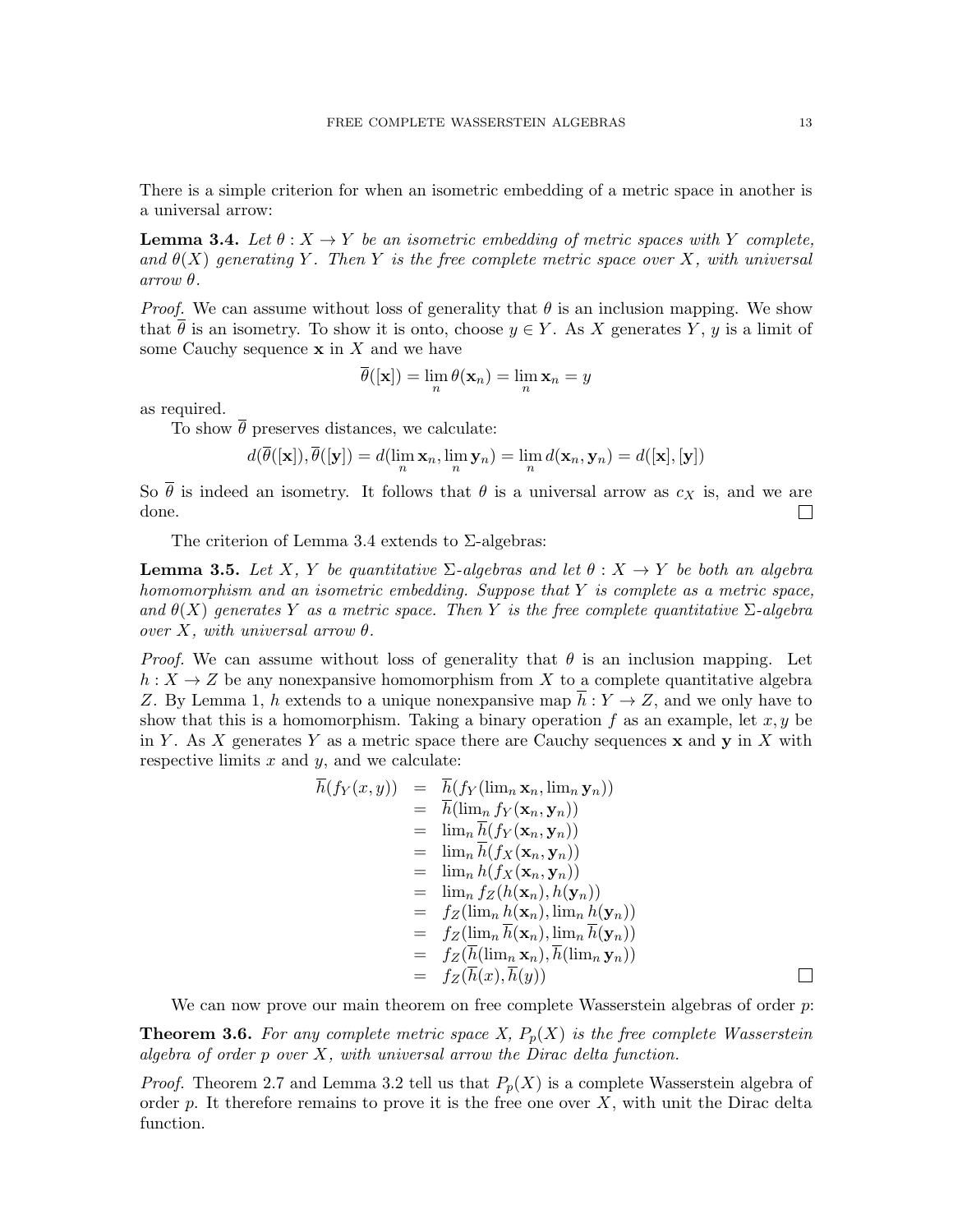First, by Theorem [3.3,](#page-10-2)  $F_p(X)$  is the free Wasserstein algebra of order p over X, with universal arrow the Dirac function.

Second,  $P_p(X)$  is the free complete Wasserstein algebra of order p over  $F_p(X)$ , with universal arrow the inclusion. To see this, first note that  $F_p(X)$  is a sub-quantitative algebra of  $P_p(X)$  that, by Theorem [2.7,](#page-6-0) generates  $P_p(X)$ , So, by Lemma [3.5,](#page-12-2)  $P_p(X)$  is the free complete quantitative algebra with signature the  $+_r$  over  $F_p(X)$ , with universal arrow the inclusion. It is therefore, in particular, the free complete Wasserstein algebra of order  $p$  over  $F_p(X)$ , with universal arrow the inclusion.

Combining these two free algebra assertions, we see that, as required,  $P_p(X)$  is the free complete Wasserstein algebra of order  $p$  over  $X$ , with universal arrow the Dirac delta function.  $\Box$ 

There is a disconnect between the present work and that in [\[17\]](#page-15-8) where extended metrics are used. We sketch the straightforward extension of the above freeness results to extended metric spaces. An extended metric is a function  $d: X^2 \to \overline{\mathbb{R}}_+$  to the extended reals, defined in the usual way, but using the natural extension of addition to  $\overline{\mathbb{R}}_+$ , where  $x + \infty = \infty + x = \infty$ and the natural extension of the order where  $x \leq \infty$ ; see [\[3\]](#page-15-21) for information on such spaces. The topology on an extended metric space  $(X, d)$  is defined in the usual way using open balls. Nonexpansive functions are defined in the usual way, and are continuous. Cauchy sequences are defined in the usual way, as are then complete extended metric spaces. The completion of an extended metric space is defined as usual and the function  $c_X : X \to \overline{X}$  so obtained is an isometry and is universal.

The analogue of Lemma [3.4](#page-12-1) then goes through, with the same proof, as does that of Lemma [3.5,](#page-12-2) with the evident definitions of quantitative Σ-algebras over extended metric spaces and their homomorphisms. Next, the Wasserstein algebras of order  $p$  over an extended metric space are also defined as before, and the extension of Lemma [3.2](#page-10-1) to extended metric spaces then goes through, with the same proofs, as do the following extensions of Theorems [3.3](#page-10-2) and [3.6:](#page-12-0)

**Theorem 3.7.** For any metric space X,  $F_p(X)$  is the free extended metric Wasserstein algebra of order p over X, with universal arrow the Dirac delta function  $\delta: X \to F_p(X)$ .

**Theorem 3.8.** For any complete metric space X,  $P_p(X)$  is the free complete extended metric Wasserstein algebra of order p over X, with universal arrow the Dirac delta function.

We remark that in [\[17\]](#page-15-8) the Wasserstein algebras of order  $p$  are axiomatised using quantitative equational logic. This logic makes use of quantitative equations, which have the form  $t =r u$ , where t and u are terms built as usual from a finitary signature, and  $r \in [0,1]$ . If t and u denote elements a and b of an extended metric space X, then  $t =r u$ holds if, and only if,  $d_X(a, b) \leq r$ . The following axiom scheme of quantitative equational logic axiomatises the Wasserstein algebras of order p:

$$
x =_{q_1} y, x' =_{q_2} y' \vdash x +_r x' =_e y +_r y'
$$

where  $q_1, q_2, q, e$  range over rationals in [0, 1] such that  $rq_1^p + (1 - r)q_2^p \leq e^p$ .

Our discussion has been in terms of barycentric algebras, but, as common in algebra, other axiomatisations are possible. As an immediate example, noting that the categories of barycentric algebras and convex spaces are equivalent, let us define Wasserstein convex spaces of order  $p$  to be quantitative convex spaces which obey the natural Wasserstein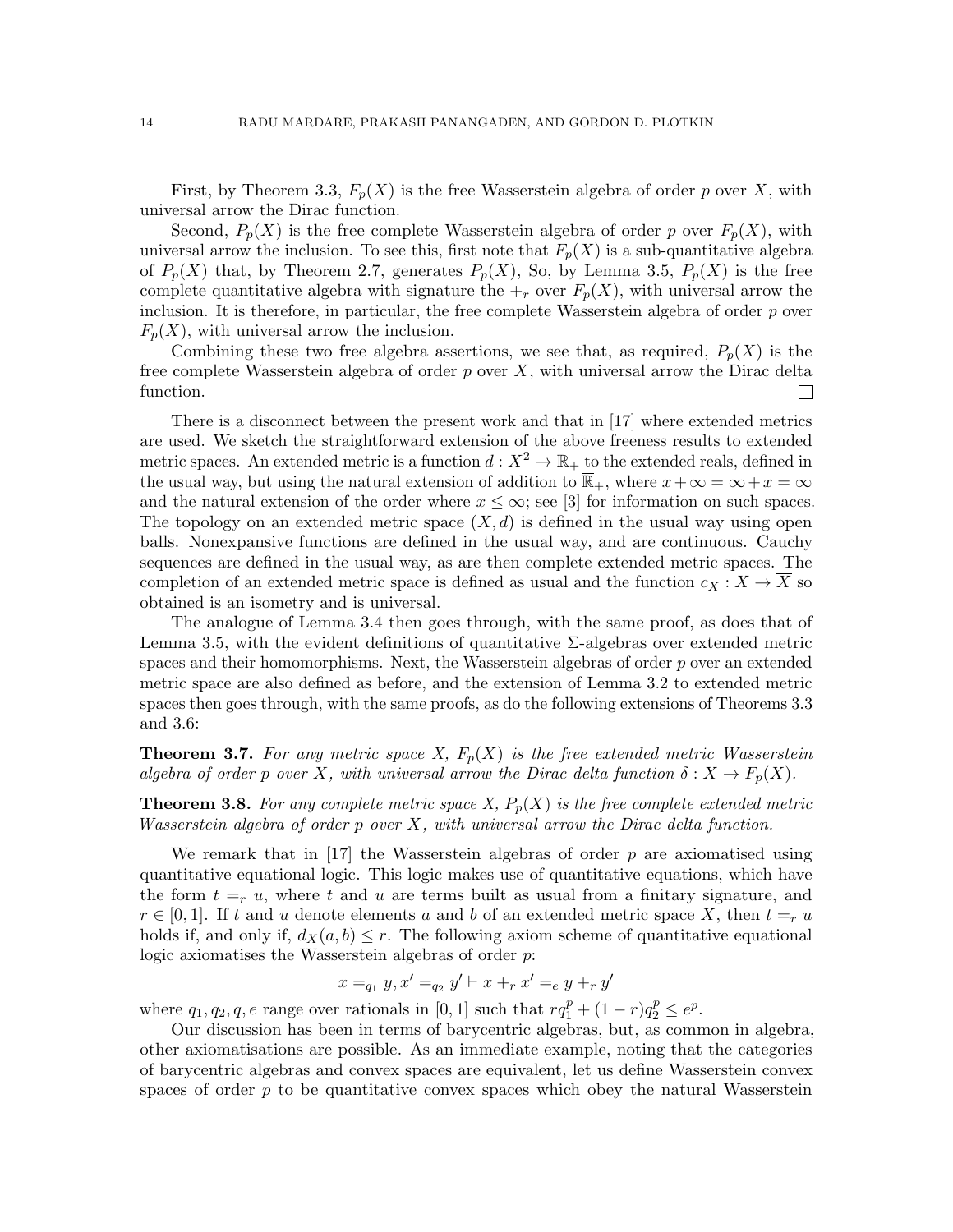condition of order p for convex spaces, viz that, for all  $n \geq 1$  we have:

$$
d(\sum_{i=1}^{n} r_i x_i, \sum_{i=1}^{n} r_i x_i')^p \leq \sum_{i=1}^{n} r_i d(x_i, x_i')^p
$$

Then the categories of Wasserstein barycentric algebras of order of  $p$  and Wasserstein convex spaces of order of  $p$  are equivalent, as are their subcategories of algebras over complete metric spaces. One then immediately obtains from the above work characterising free Wasserstein barycentric algebras of order of  $p$  corresponding results characterising free Wasserstein convex spaces of order of p.

The situation is more complex if we consider instead midpoint (or mean-value or medial mean) algebras, see, e.g., [\[15,](#page-15-22) [9\]](#page-15-23). These algebras are the commutative, idempotent, medial groupoids. That is, they have a binary operation, which we write as  $\oplus$ , subject to the following laws:

$$
x \oplus y = y \oplus x \tag{C}
$$

$$
x \oplus x = x \tag{I}
$$

$$
(x \oplus u) \oplus (v \oplus z) = (x \oplus v) \oplus (u \oplus z) \tag{M}
$$

One can define binary convex combinations  $x +_r y$  in these algebras where  $r \leq 1$  is a dyadic fraction (i.e., one of the form  $\frac{m}{2^n}$ ), and they obey analogues of the barycentric axioms. The free such algebra over a set consists of all finite probability distributions with dyadic weights, see [\[11,](#page-15-24) Theorems 2.14 and 2.15].

Every barycentric algebra evidently yields a midpoint algebra by setting  $x \oplus y = x +_{0.5} y$ , and we then have a full and faithful functor to the category of midpoint algebras, which acts as the identity on morphisms; however it is not an equivalence of categories, as not every midpoint algebra can be extended to a barycentric algebra with the same carrier  $<sup>1</sup>$  $<sup>1</sup>$  $<sup>1</sup>$ .</sup>

The situation changes when we move to quantitative algebras. Define Wasserstein midpoint algebras of order  $p$  to be quantitative midpoint algebras which satisfy the condition

$$
d(x \oplus y, x' \oplus y')^p \le d(x, x')^p \oplus d(y, y')^p
$$

Then, following the argument of Theorem [3.3,](#page-10-2) we see that, for any metric space X,  $F_p(X)$ , with its natural midpoint algebra structure, is the free Wasserstein midpoint algebra of order p over X. Next, note that, for complete X,  $P_p(X)$  is even generated by the finite probability distributions with dyadic fractional weights, as, by Lemma,  $x +<sub>r</sub> y$  is Hölder continuous in r, and so, if a sequence  $r_n$  in [0, 1] converges to r, then the sequence  $x + r_n y$  is Cauchy and converges to  $x +<sub>r</sub> y$ . With that, now following the argument of Theorem [3.6,](#page-12-0) we see that  $P_p(X)$  forms the free complete Wasserstein midpoint algebra of order p over X.

The construction of midpoint algebras from barycentric algebras yields a full and faithful functor from the category of Wasserstein barycentric algebras of order  $p$  over complete metric spaces to Wasserstein midpoint algebras of order p over complete metric spaces. We now sketch a proof that this is in fact an equivalence of categories. It suffices to show that every complete Wasserstein midpoint algebra of order  $p$  can be extended to a complete Wasserstein barycentric algebra of order  $p$  with the same carrier. Let  $A$  be such a midpoint algebra.

<span id="page-14-0"></span><sup>&</sup>lt;sup>1</sup>The free midpoint algebra over two generators ( $a$  and  $b$ , say) cannot be so extended. It consists of all formal dyadic fractional convex combinations of  $a$  and  $b$ . If, for the sake of contradiction, there was such an extension then we would have  $a + b = a + s$  for some r and s with r not a dyadic fraction and s a dyadic fraction. But, according to a lemma of Neumann (see [\[18,](#page-15-16) Lemma 4]), if the equation  $a +_r b = a +_s b$  holds for two different  $r, s \in (0, 1)$  in a barycentric algebra, then it holds for all different  $r, s \in (0, 1)$  in that algebra. So, in our case, taking  $r, s \in (0, 1)$  to be two different dyadic fractions we obtain the desired contradiction.